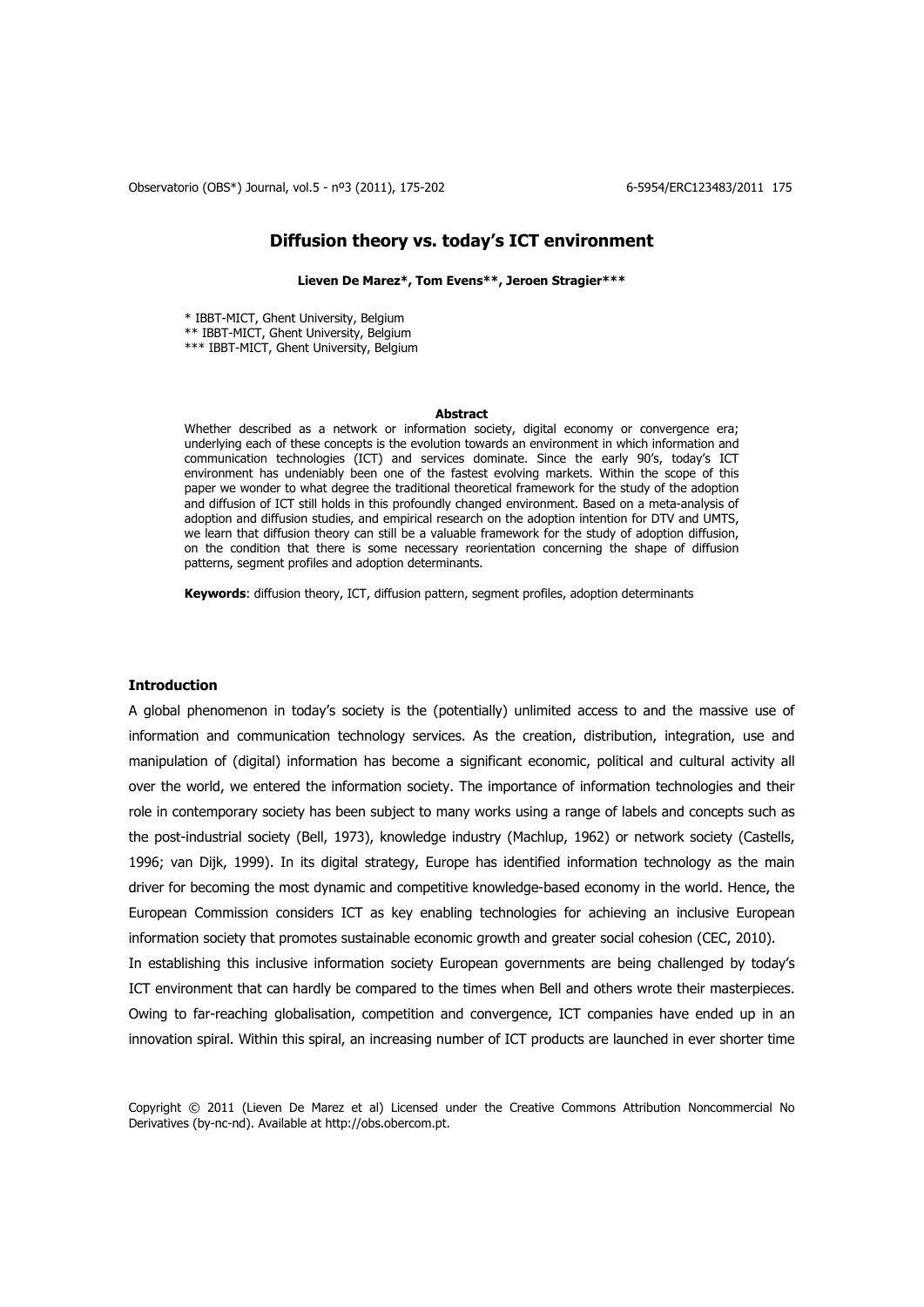intervals that cut down product life-cycles but fuel user adoption (Coutts et al., 2005). However, this exponential increase of ICT-related innovations is accompanied with an even faster increasing number of failing innovations. Each year, the ICT market is spoilt with hundred of high-tech start-up products that, despite having superior technology and promising returns, falter and fail (Moore, 2006; Slater & Mohr, 2006). On the one hand, there are the rapid technological advancements, confronting users with a broad range of multi-featured innovations succeeding each other at a pace they can barely follow (Montaguti et al., 2002). On the other hand, these superfast developments seem to be accompanied by a certain slowness of adoption and diffusion since an increasing number of these innovations fail to reach mass market (Cooper & Edgett, 2009). Hence, since the dawn of this new ICT environment in the mid '90's, this raises the more or less paradoxical question of 'how come it goes so slowly when it goes so fast?' (Lennstrand, 1998a: 5).

Irrespective of the cause of these market failures, whether it be the multitude of innovations and features overwhelming users with 'too much too soon' (Sutherland, 1999), a lack of accurate prior-to-launch insight (Carayannis et al., 2003) or inefficient introduction strategies (Ottum & Moore, 1997, Roberts et al., 2005), adoption rates often stay far below the predicted patterns while 'an abundance of ICT-innovations is constantly struggling for market acceptance (Waarts et al., 2002: 412). Understanding the conditions for technology acceptance has become of vital importance not only for industrial and marketing purposes, but also for policy makers who should formulate effective measures in the light of overcoming the existing and even growing digital inequalities (Verdegem & Verhoest, 2009). As the rapidity of technological advances is resulting into certain slowness that takes the form of getting stuck after adoption by the so-called innovators and some early adopters, acquiring profound insights in the process of technology acceptance has become extremely important in view of the development of the inclusive information society.

## **Rogers' diffusion theory**

The roots of these ubiquitous innovator and early adopter concepts lie in diffusion theory, of which Everett Rogers is considered to be the founding father.<sup>1</sup> The central assumption of the theory is that the penetration or diffusion of technology innovations follows a normal bell-shaped distribution pattern. In this diffusion pattern, the theory distinguishes between five adopter segments, for which the theory holds to fixed assumptions on their size, profiles and adoption determinants. According to Rogers (2003), innovativeness or the timing of one's adoption decision is assumed to be determined by the subjective perception of a set of product features (relative advantage, complexity, compatibility, trialability and observability). Innovators and early adopters, for example, are assumed to have a higher perception of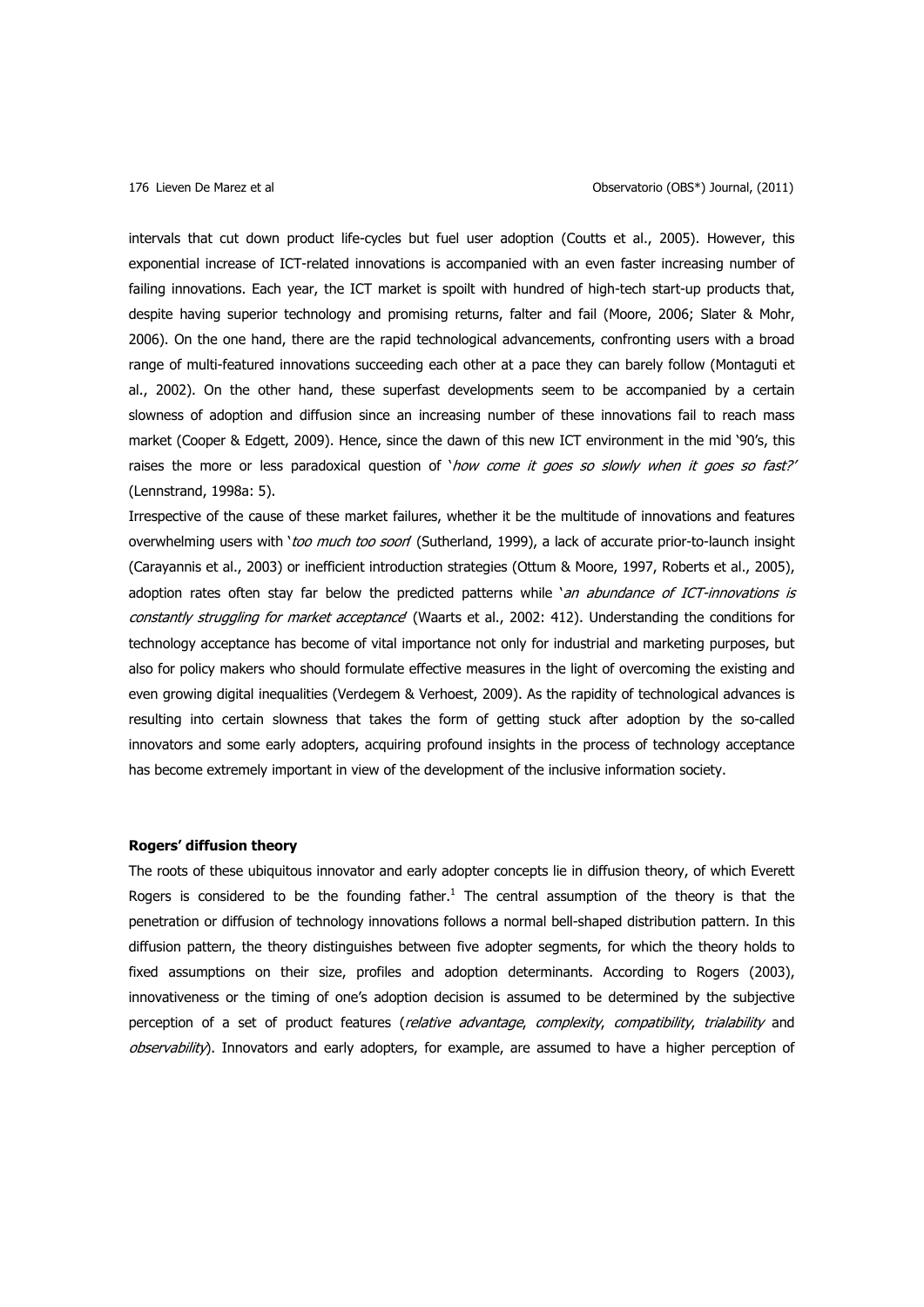relative advantage than the majority segments and a lower complexity perception. The aggregation of adoption decisions for all individuals in a social system is assumed to result in a normal distributed diffusion pattern, in which innovators (2.5%), early adopters (13.5%), early majority (34%), late majority (34%) and laggards (16%) are distinguished. Aggregated cumulatively, diffusion is reflected in an S-shaped penetration pattern (Figure 1).



**Figure 1: Non-cumulative bell-shaped (A) and cumulative S-shaped diffusion pattern (B)** 

For each of the adopter segments mentioned, diffusion theory also assumes typical demographic and psychographic profiles. Innovators, for example, are assumed to have a typically male, younger, upscale, more cosmopolitan and less dogmatic profile (Parasuraman & Colby, 2001; Green, 2002). Laggards, on the contrary, are assumed to be older, with a lower income, lacking curiosity, and socially more isolated (Weber & Evans, 2002). Whether these profiles are now formulated for five (Rogers, 1995; Moore, 2006), three (Veryzer, 2003; De Marez et al., 2008) or two earlier and later adopter segments (Wei, 2001), all authors using diffusion theory as framework stick to the assumption of fixed relationships between the profiling variables and a person's innovativeness. For the most recurrent profiling variables – socio-demographics – and the five adoption determinants, Table 1 summarizes these assumptions.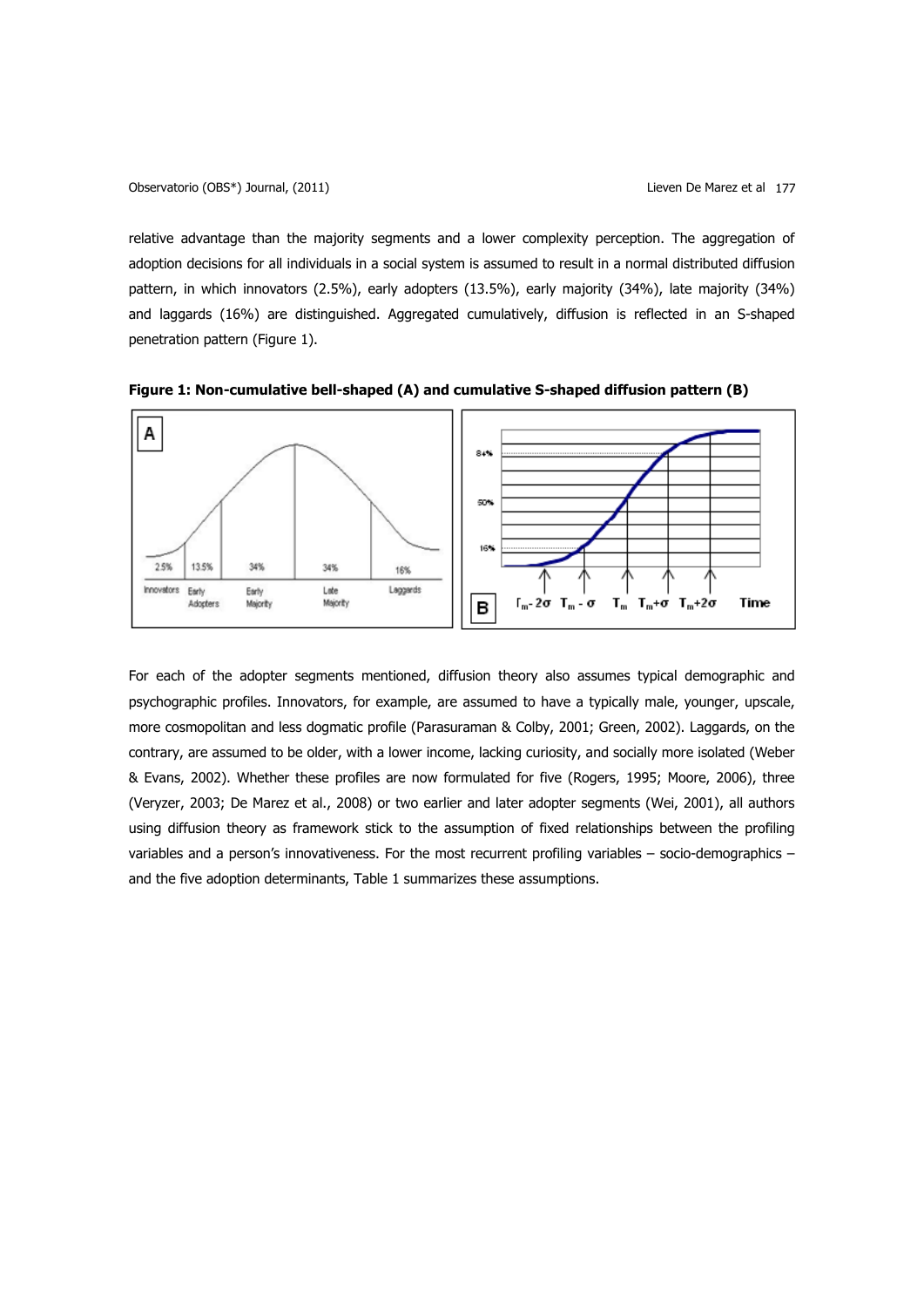| Socio-demographic profiles |                                              | <b>Adoption determinants</b>     |                                           |                                                                                                                                |
|----------------------------|----------------------------------------------|----------------------------------|-------------------------------------------|--------------------------------------------------------------------------------------------------------------------------------|
| <b>Profiling variable</b>  | <b>Earlier adopters</b><br>profile           | <b>Later adopters</b><br>profile | <b>Perceived</b><br>innovation<br>feature | <b>Assumption</b>                                                                                                              |
| Gender                     | More male                                    | More female                      | <b>Relative</b><br>advantage              | The more an innovation is<br>perceived as better than its<br>alternatives or the idea it<br>supersedes, the more<br>innovative |
| Age                        | Younger                                      | Older                            | <b>Complexity</b>                         | The more an innovation is<br>perceived as relatively<br>difficult to understand and<br>use, the less innovative                |
| <b>Income</b>              | Higher income                                | Lower income                     | <b>Trialability</b>                       | The more there can be<br>experimented with an<br>innovation on a limited scale,<br>the more innovative                         |
| <b>Education</b>           | Higher education                             | Lower education                  | <b>Compatibility</b>                      | The more one perceives an<br>innovation as consistent with<br>the existing values, the more<br>innovative                      |
| <b>Household size</b>      | Two-income<br>households                     | One-income<br>households         | <b>Observability</b>                      | The more the results of the<br>(use of an) innovation are<br>perceived to be visible to<br>others, the more innovative         |
| Job (status)               | More job with<br>higher status &<br>prestige | More jobs with                   |                                           |                                                                                                                                |

| Table 1: Profile and determinant assumptions in diffusion theory |  |
|------------------------------------------------------------------|--|
|------------------------------------------------------------------|--|

According to diffusionism, technological innovation and social progress in a given society are mainly determined by technology features. But this approach has been criticised for its pro-innovation bias and ex post locus (Li, 2004; Hartmann et al., 2006), its linearity in its assumptions on adoption decision processes (Tvede & Ohnemus, 2001), its lack of attention to the user and the innovation's specific context of use (Robertson, 1984; van de Wijngaert & Bouwman, 2009) and its lack of attention to non-users (Verdegem & Verhoest, 2009). As a consequence of this enduring wave of criticisms, Rogers (1983) and others felt induced to adjust their approach (e.g. by integrating post-adoption steps in the five step adoption decision process or by increasing emphasis on concepts as 're-invention'). Criticisms also induced the rise of new perspectives such as the social shaping of technology (SST) and domestication. In contrast to diffusionism, SST emphasises the importance of the social context in technology change, rather than seeing the latter as an independent force. Domestication then refers to the integration of technology in the daily patterns, structures and values of users (Silverstone & Haddon, 1996; Haddon, 2006). Although some rely on a more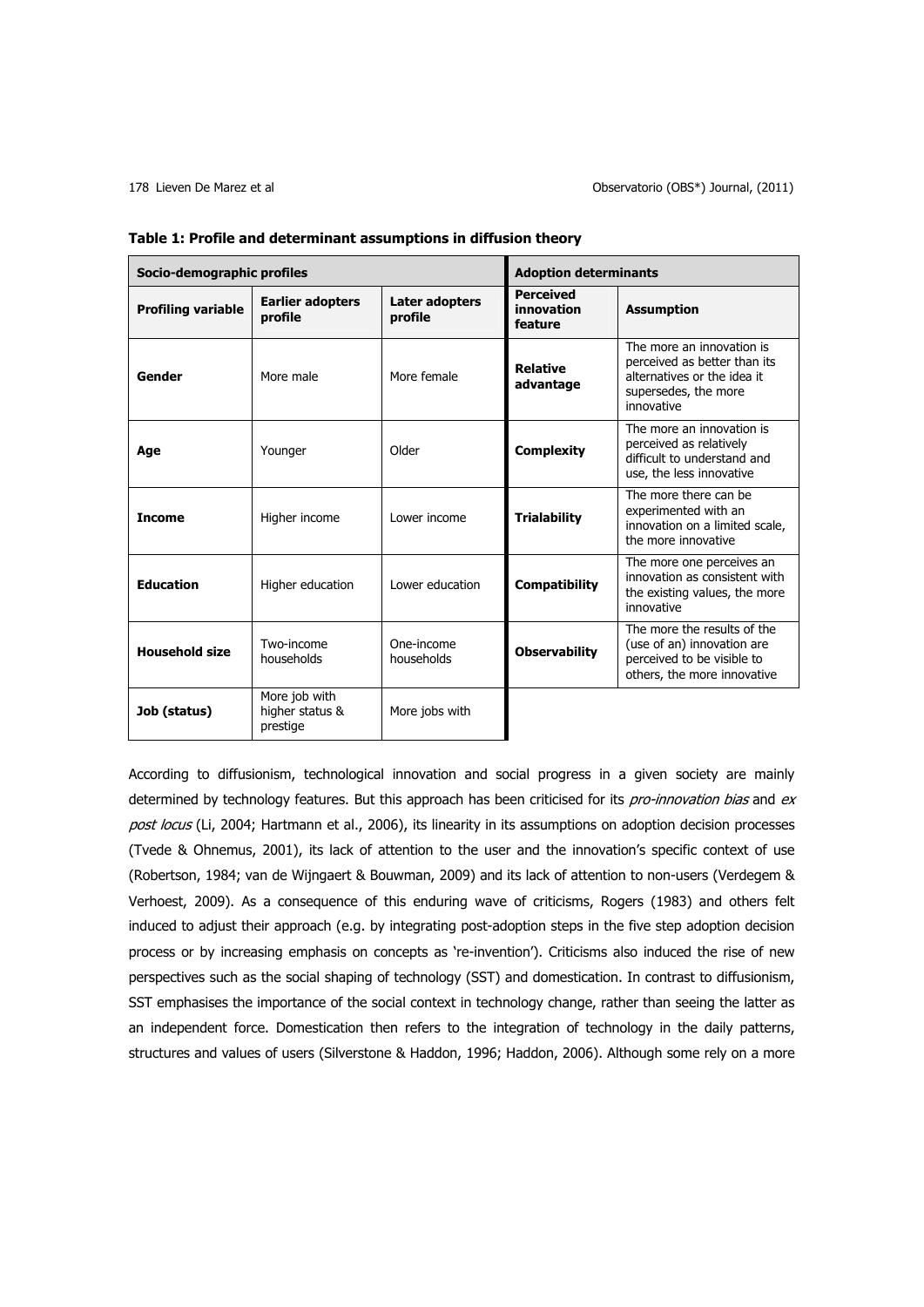questions lead to the following hypotheses:

social determinism (Bouwman et al., 2002), the domestication view should be seen from a mutual shaping perspective. One of the most compelling movements within SST is the actor-network theory (ANT), which strongly rejects technological as well as social determinism. It considers people, technologies and institutions alike as actors having equal potential to influence technological development (Callon et al., 1986; Latour, 1993). In addition, the human-computer interaction (HCI) tradition underwent some fundamental changes during the last decade. Originally focussing on computer engineering and human information processing, increasing emphasis has been put on the influence of culture, emotions and experience on technology design and development (Hassenzahl & Tractinsky, 2006). These critical approaches suggest that the adoption and use of technology are part of a more dynamic process and that they are context-dependent.

Despite the criticisms and convergence of alternative research perspectives, Rogers' diffusion theory remains a central basis for much research effort in ICT innovation and adoption as its terminology (innovators, early adopters, laggards etc.) and assumptions (segment sizes, segment profiles, adoption determinants) still provide a popular framework in media and communication studies as well as in the domain of business, management and marketing. However, as the theory is a starting point for many works within different disciplines, a scattered use of the approach is observed. Demographic profile assumptions are used for marketing purposes to select and target different types of adopter segments (Daghfous et al., 1999; De Marez et al., 2008), econometric diffusion models have the normal diffusion pattern as underlying premise for forecasting purposes (Bass, 1969), whereas social psychologists have used the determinant assumptions to develop innovativeness and personality scales (Assael, 2005; Goldsmith & Hofacker, 1991). The decades old assumptions of diffusion theory are still a fundament for a diversity of research in an severely changing ICT environment – albeit in a scattered and increasingly contested way. Within the context of this changing environment, this article aims to assess the strength or value of the integral theory that has been developed in the 1960s but whose assumptions on diffusion patterns, determinants, and segment sizes and profiles are still widely used for ICT adoption studies. The study then questions to what degree the theory and its three basic assumptions (remaining virtually unaltered in recent decades) still hold true in today's fast-evolving technology environment, and to what degree diffusion theory remains a reliable and valuable framework for the study of the adoption and diffusion of innovations. These research

- Hypothesis 1: The bell-shaped, normal distribution pattern with its fixed-sized segments no longer holds true in today's ICT environment
- Hypothesis 2: The socio-demographic adopter segment profiles no longer hold true in today's ICT environment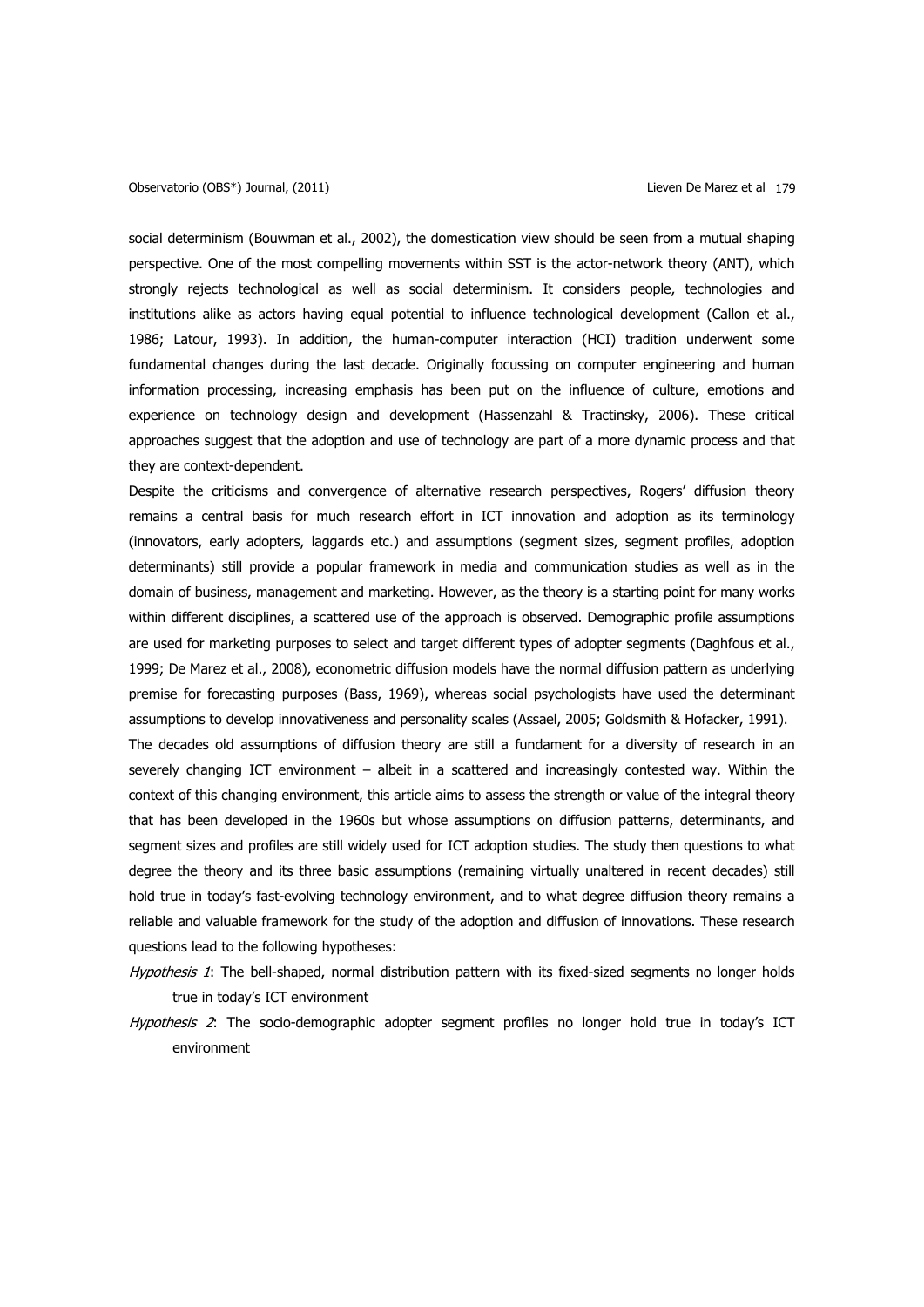Hypothesis 3: The assumptions on adoption determinants no longer hold true in today's ICT environment

## **Research methodology**

The research set-up used to answer these questions consisted of a comprehensive combination of desk and empirical research. The desk research not only comprised a critical evaluation of diffusion literature and a meta-analysis of studies on diffusion patterns and determinants for ICT adoption, but also a critical investigation of socio-psychological, sociological and marketing economics literature on the topic of ICT adoption and diffusion. Such a crossing of communication research boundaries has previously been encouraged by several prominent communication scholars as Haddon (2004) and Lin (2003: 345): '*In the* evolving research arena of mediated communication technology adoption and uses, one of the most valuable developments involves the increased integration of distinct communication research traditions. This emerging fusion presents an unprecedented opportunity for communication researchers to share, confer, and challenge the 'native' tradition that each has followed'. Steinfield (1998: 31) adds by even warning communication researchers against 'repeating the mistakes of their past and ignoring what superficially appears to be something more in the domain of technologists, economists, lawyers, and marketing researchers'.

| Case              | N    | <b>Industry cooperation</b>                              | <b>Method</b> | <b>Familiarisation</b>                   | Data collection                    |
|-------------------|------|----------------------------------------------------------|---------------|------------------------------------------|------------------------------------|
| <b>DTV</b>        | 1005 | Leading cable operator,<br>offering DTV since '05        | Face-to-face  | Illustrations $+$ test<br>$device + DVD$ | Professional<br>recruitment centre |
| 3G<br><b>UMTS</b> | 1223 | Leading mobile operator,<br>first to introduce 3G in '05 | Face-to-face  | Illustrations + test<br>device           | Professional<br>recruitment centre |

## **Table 2: Overview empirical studies**

Parallel with this literature research, two large-scale user surveys were conducted in 2004 (N: 2228), both representative for Flanders by age and gender. By means of 50-minute face-to-face interviews, these studies gauged adoption intentions for DTV (digital television) and 3G/UMTS (third generation mobile data services) prior to their launch in Flanders (Belgium). Thanks to the close cooperation with the leading cable and mobile operators, respondents were able to test DTV and 3G devices during a period ranging from four to twelve weeks, ensuring a better familiarisation of respondents and an improved reliability of the findings. Each of these studies aimed for a (prior-to-launch) segmentation forecast for DTV and 3G, based on the PSAP intention-based scaling method that has proven to be a reliable and valid (construct, concurrent as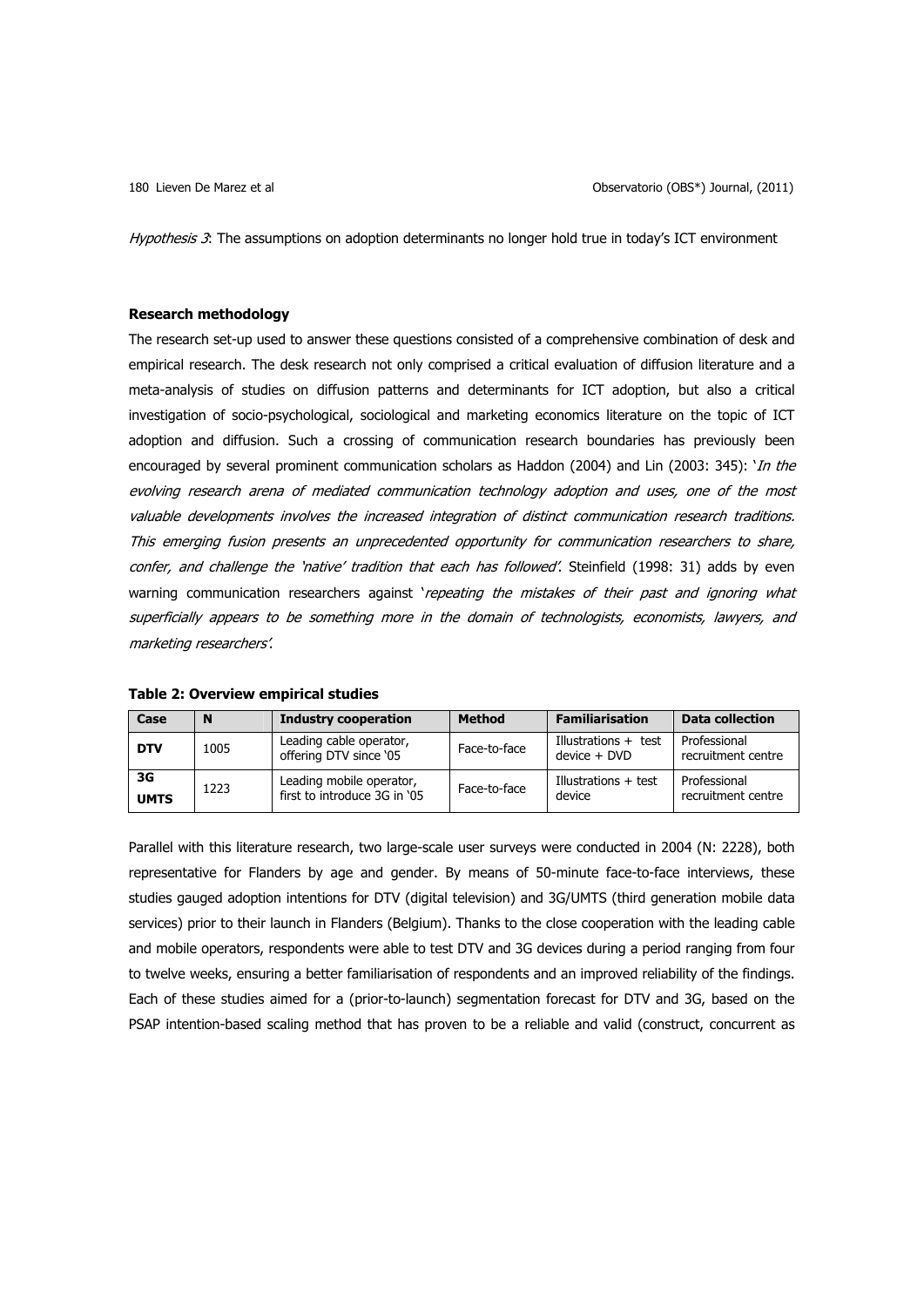Observatorio (OBS\*) Journal, (2011) Lieven De Marez et al 181

well as predictive) instrument for prior-to-launch detection of the potential innovators, early adopters, majority and laggards segments (De Marez & Verleye, 2004; De Marez et al., 2008; Evens et al., 2010).<sup>2</sup> Only to date, as the investigated technologies have reached (3G) or have passed (DTV) the point of critical mass in Flanders, the predicted diffusion patterns can be validated by comparing them with the actual diffusion patterns of DTV and 3G in Flanders, which were provided by the telecommunications operators.

## **Diffusion theory: what about pattern assumptions?**

As sketched out earlier, diffusion theory always assumes a symmetrical, bell-shaped pattern of five adopter segments with a more or less fixed size. In the beginning, diffusion patterns are assumed to have a slow start among a small group of innovators (2.5%), adding up to a first inflection point (16%), leading to steep growth towards the peak of mass market acceptance (50%). Once the innovation enters maturity, adoption rate starts to decrease. To date, these assumptions are still used normatively by many players in the ICT field (for research and policy as well as for strategic purposes), suggesting that diffusion will follow a predestined law-of-order. Criticisms on this assumption of continuous linearity and symmetry already induced pleas for more flexibility in pattern and segment size assumptions (e.g. Goldenberg et al., 2006), but the bell-shaped curve covering 100% of the population divided over five segments with fixed sizes remains a basic assumption for many studies.

In today's ICT environment, however, the increasing number of failing innovations does not comply with this predestined law-of-order. More and more innovations do not succeed in fulfilling the linear diffusion pattern towards majority and laggards (Mante-Meijer & Ling, 2003). Once the innovators and early adopters have adopted, many innovations are confronted with a slowing down at the moment one expects the steep growth towards the mass market. Relying on concepts as 'the saddle', 'the ravine' or 'chasm', Goldenberg et al. (2002, 2006), Lennstrand (1998b) and Moore (2006) tried to grasp this discrepancy between reality and theoretical diffusion patterns. Contrary to the linearity of the diffusion theory pattern, each of them refers to discontinuity in the diffusion process. Rogers (2003: 282), however, always denied the existence of such discontinuities in diffusion patterns: '*Pronounced breaks in the innovativeness* continuum do not occur between each of the five categories, although some scholars claimed that a discontinuity exists between the innovators and early adopters versus the early majority, late majority and laggards. Past research shows no support for this claim of a 'chasm' between certain adopter categories'. Also our findings (see Figure 2) support the discontinuity claim, in line with the previously mentioned authors.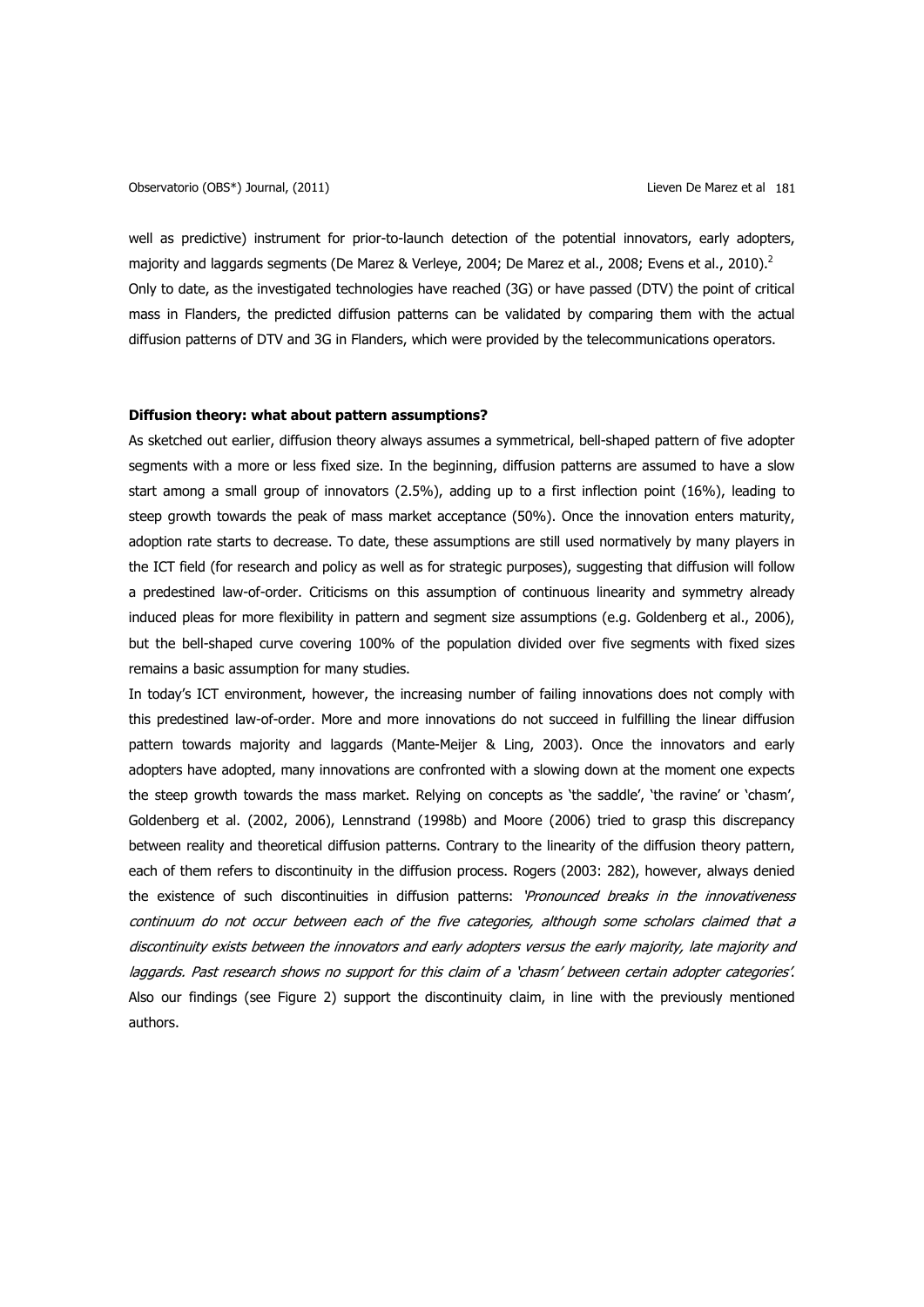Therefore, not accounting for this discontinuity may be very misleading when using the traditional bellshape as a basis for innovation research, policy or management (Fidler, 1997; Moore, 2006). Diffusion theory may create the erroneous impression that technology markets experience continuous and smooth development once they are initiated, which can lead to false expectations and consequently to wrong marketing decisions (Goldenberg, 2002). A first take-off may be wrongly interpreted as the breakthrough towards the mainstream market, or a backsliding may wrongly be interpreted as the end of the innovation (Montaguti et al., 2002). The traditional diffusion pattern holds the risk of what Fidler (1997: 11) calls 'technomyopia': 'a phenomenon that causes us to overestimate the potential short-term-impacts of a new technology. And when the world fails to conform to the inflated expectations, we turn around and we underestimate the long-term-implications. First we over-shoot and then we under-shoot.' In order to avoid such myopia, a modification of the diffusion pattern approach seems to be necessary.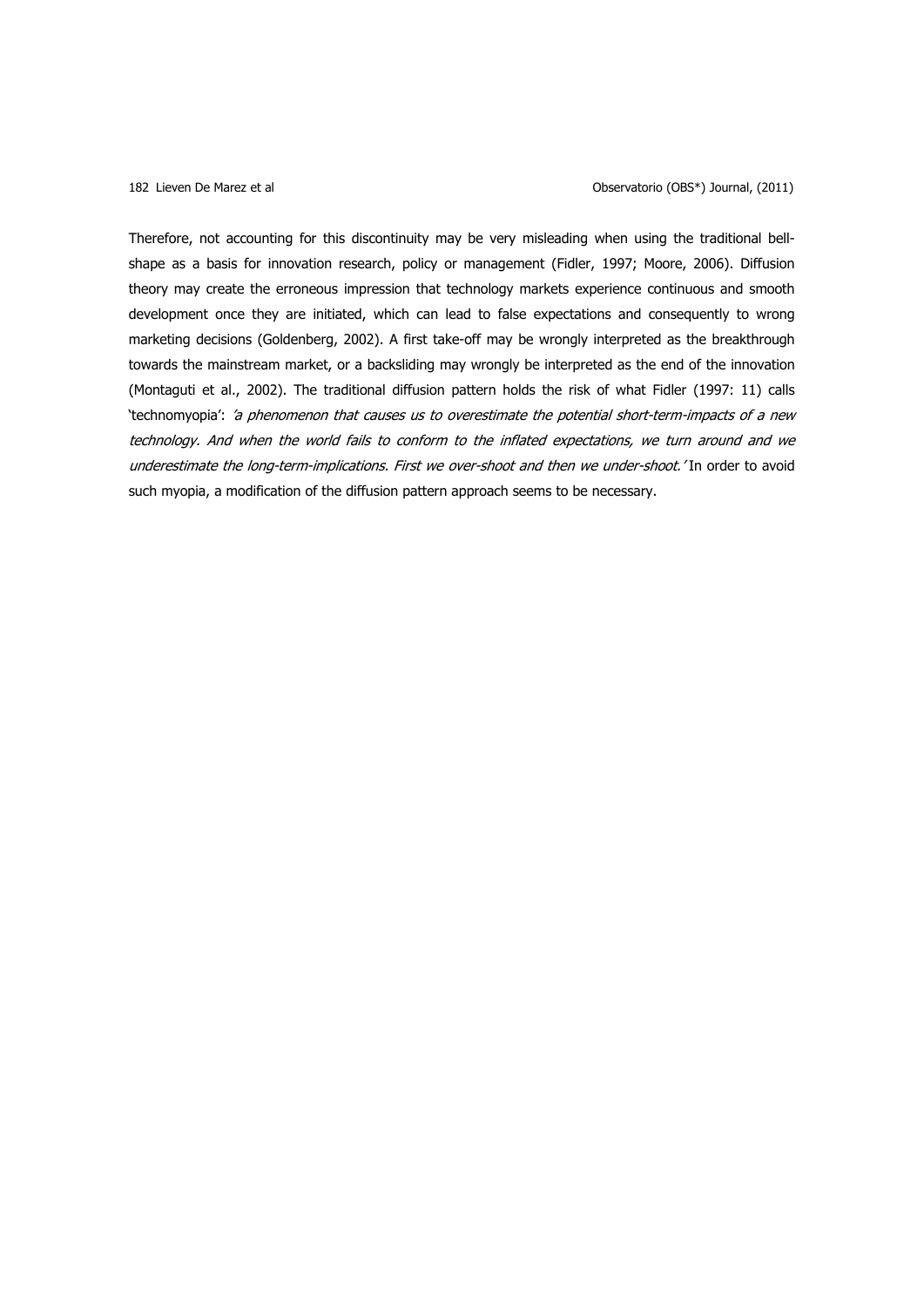Observatorio (OBS\*) Journal, (2011) Lieven De Marez et al 183



**Figure 2: Adoption forecast (A) and year by year penetration growth (B)** 

Figure 2 depicts the forecasted diffusion patterns in 2004, based on the PSAP scale that is not relying on diffusion theory's segment sizes to distinguish between adopter segments (Figure 2A); versus the actual yearly adoption rates (Figure 2B). The results support the discontinuity claim and illustrate a good match between actual and forecasted diffusion patterns. The latter allows to conclude that diffusion forecasts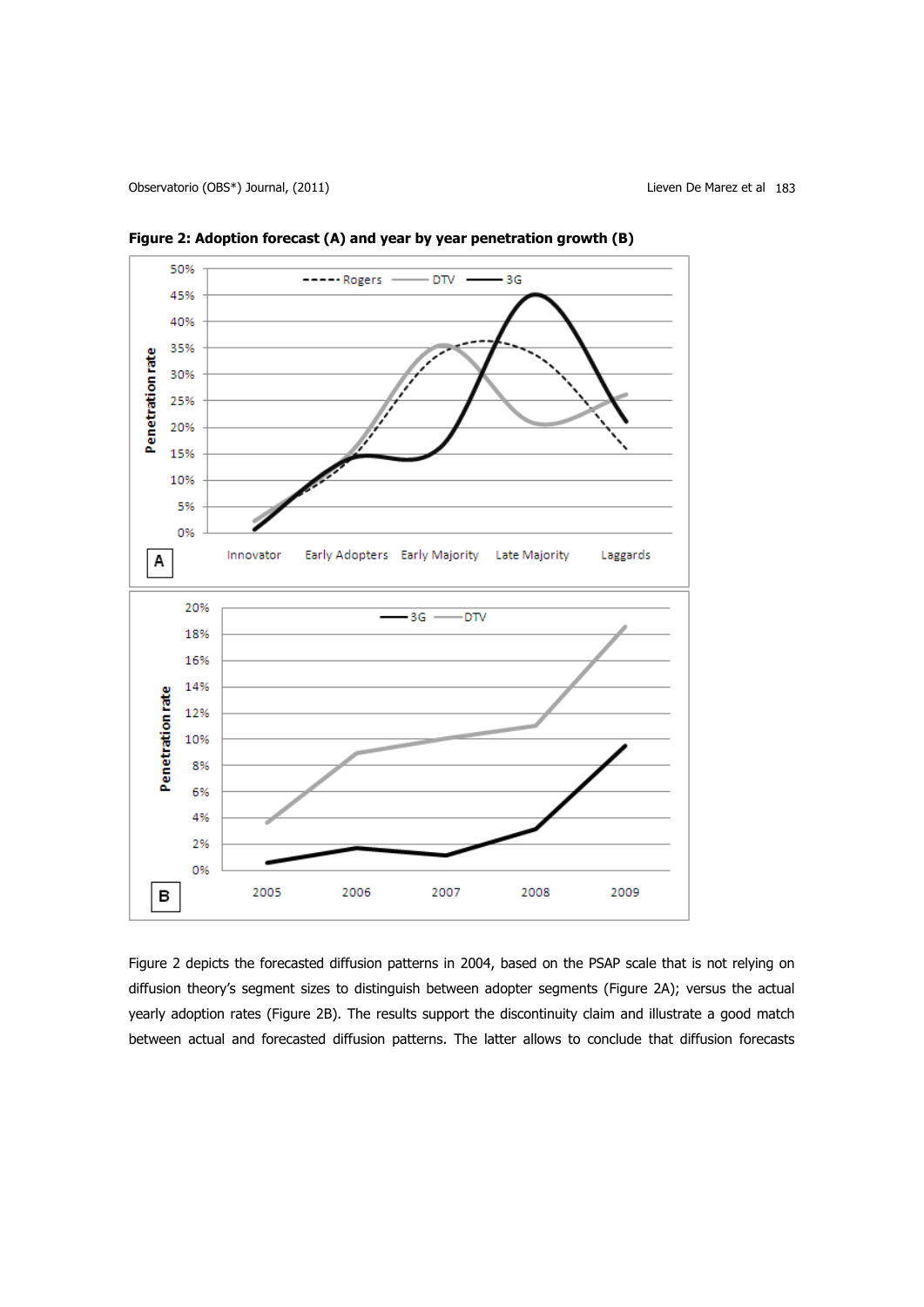based on methods not relying on diffusion theory assumptions (e.g. segment size) will provide more reliable results than methods relying on the theory's segment size assumptions and diffusion patterns. The latter would have only led to technomyopia.

Hence, the results also suggest that the bell-shaped diffusion pattern with its fixed-sized segments indeed needs some revision for some, but not necessarily all technology innovations. As Figure 2A shows, the penetration of DTV in Flanders was forecasted to more or less follow the assumed normal distribution pattern (only the laggard segment is overrepresented compared to Rogers' theory), while the diffusion pattern of 3G technology was forecasted as a 'double peaked diffusion pattern' with a clear 'chasm' or discontinuity after the early adopters.<sup>3</sup> Figure 2B shows that by the end of 2009, digital television in Flanders crossed the 50% penetration threshold, while 3G has a penetration rate of about 16%. In the 3G case, an initial peak of earlier adopters is followed by a backsliding in the number of additional adoptions. Contrary to the steady growth of DTV in Flanders, 3G struggles to cross the chasm between earlier adopters and mainstream market. The comparison between the forecasted and the actual diffusion patterns derived from data provided by the operators (until Q4 2009), show striking similarities proving the predictive validity of a methodology (PSAP) that is not blindly based on the diffusion theory's assumptions regarding fixed segment sizes.

With regard to the evaluation of diffusion theory's value, this allows us to draw a twofold conclusion. On the one hand, prior-to-launch diffusion forecasts that are based on traditional assumptions with regard to fixed segment size and diffusion pattern may be very misleading. The typology of segments remains very valuable and reliable, but not if they are based on fixed segment sizes and symmetric diffusion patterns. Elaborating on these diffusion patterns on the other hand, the results also suggest a modification to at least a 'double peaked diffusion pattern'. Some even plead for a multiple peaked pattern (Ward et al., 2003), but the most important thing is to account for the discontinuity between earlier adopters and later adopters as it warns of a slowing down in the incremental number of new adoptions over time (Golder, 2004; Loch & Huberman, 1999). The best case scenario (e.g. 2G-GSM) is that there is hardly any slowing down; the worst case scenario (e.g. WAP) is that the innovation does not succeed in crossing the chasm to the majority. Compared to the 'single peaked' bell shape, such a double-peaked pattern seems a more adequate reflection of today's ICT environment (Goldenberg, 2006).

In today's ICT environment we plead for a more flexible diffusion pattern in terms of a 'double-peaked' curve, but also in terms of segment sizes. Following earlier criticisms on the fixed 2.5/13.5/34/34/16% ratio of segment sizes (see Carter, 1998; Mahajan et al., 1990; Bass, 1969; Van den Bulte & Joshi, 2007), we suggest a pattern that allows for flexible segment sizes. As is also illustrated by the forecasted and the actual adoption rates of DTV and 3G in Flanders, it would be naïve to assume that innovators always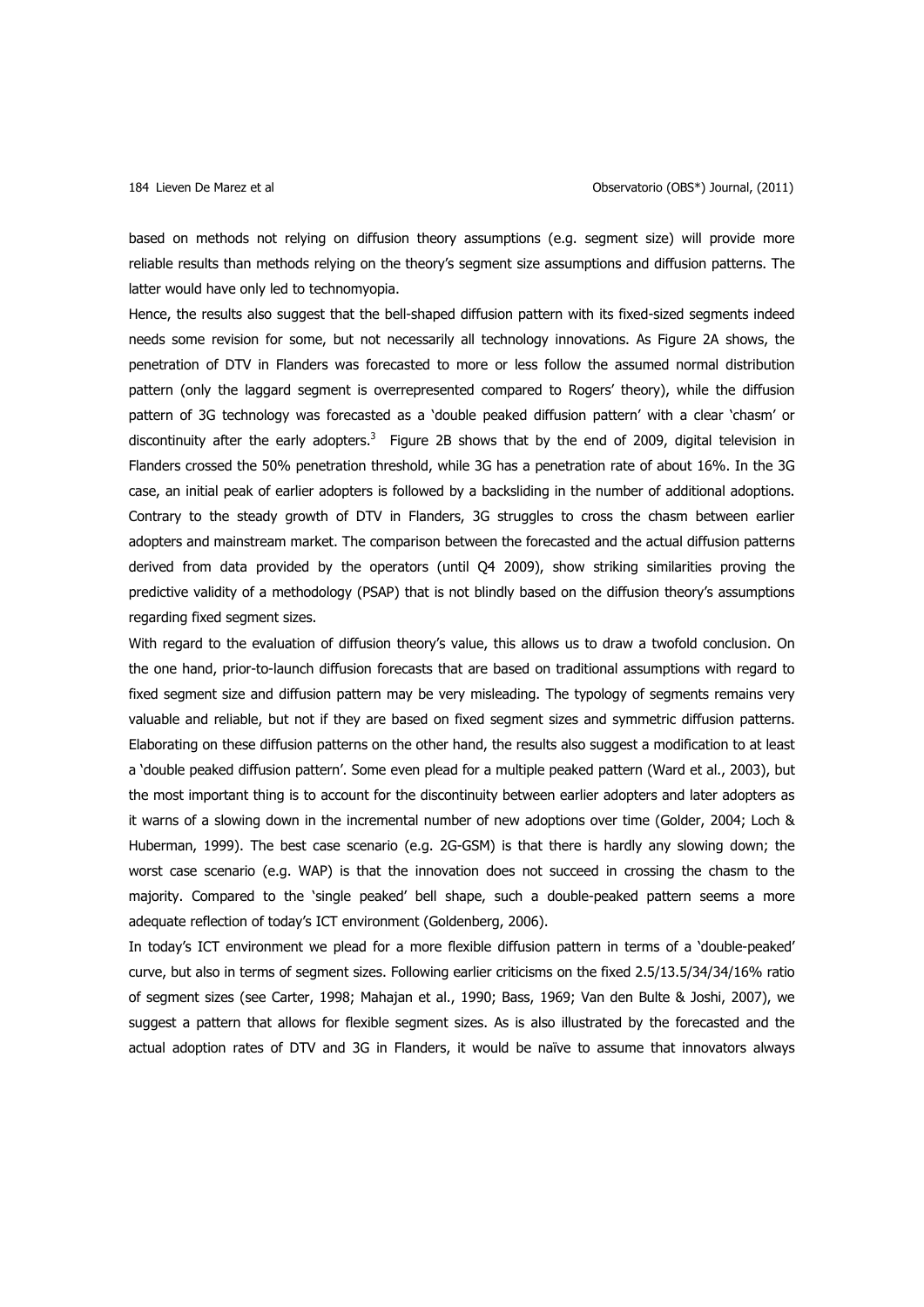Observatorio (OBS\*) Journal, (2011) Lieven De Marez et al 185

consist of 2.5% of the market, just as it is not realistic to assume that 100% of the population can be assigned to one of the five adopter segments. Therefore, on top of more flexibility in pattern and segment size, we also suggest to account for a sixth segment of 'out of potentials'. In the cases of DTV and 3G the PSAP calibration heuristic assigned respectively 26.8% and 66.3% as 'out of potentials', of which it could never be expected to have any potential. Given these insights, hypothesis 1 is accepted.

## **Diffusion theory: what about segment profile assumptions?**

As the diffusion theory holds to a fixed segment size, it also assumes a certain profile or archetype for each adopter segment (cf. Table 1). A main purpose of (research on) these characteristics of adopter categories is to provide a basis for the detection and selection of typical innovator, early adopter, majority or laggard respondents (Lin & Jeffres, 1998; Oxley & Nancorrow, 2003) as well as for segmentation, forecast and targeting communication purposes. In their study gauging the potential of fixed-line broadband Internet for example, Jeffres and Atkin (1996: 319) are convinced that 'diffusion theory can provide profiles on those who are relatively early in adopting the service. When it comes to targeting innovators, marketing communications handbooks suggest that messages should 'be targeted at relatively young people, with a high level of income, education and social status' (Fill, 2009: 61). Consequently, marketers and communication specialists prefer archetypes or sets of profile assumptions to select and target the different types of adopter segments. These profile assumptions have been formulated for different types of variables including personality traits, media use/ownership, and particularly socio-economical and socio-demographic variables (Kang, 2002; Moore, 2006).

In today's fragmented media market, however, it seems that traditional mass media approaches need to make way for a more differentiated and personalised approach of (micro)segment targeting (Tvede & Ohnemus, 2001; Bilchev & Marston, 2003). Given the fast-evolving ICT-centric society, effectiveness of the diffusionist archetypes has been questioned as they have become too inconsistent to remain reliable as a base for efficient targeting and discriminating between adopter segments (De Marez et al., 2008). Therefore, we investigated to what extent these profiles and assumptions still hold true in the contemporary ICT environment. To verify hypothesis 2, we combined (a) a meta-analysis of studies on adoption segment profiles for DTV and 3G, and (b) empirical research on the adoption intention for DTV and 3G in Flanders.

## Meta-analysis of adoption segment profiles

The meta-analyses focuses on research whose object of study is the adoption intention for ICT innovations,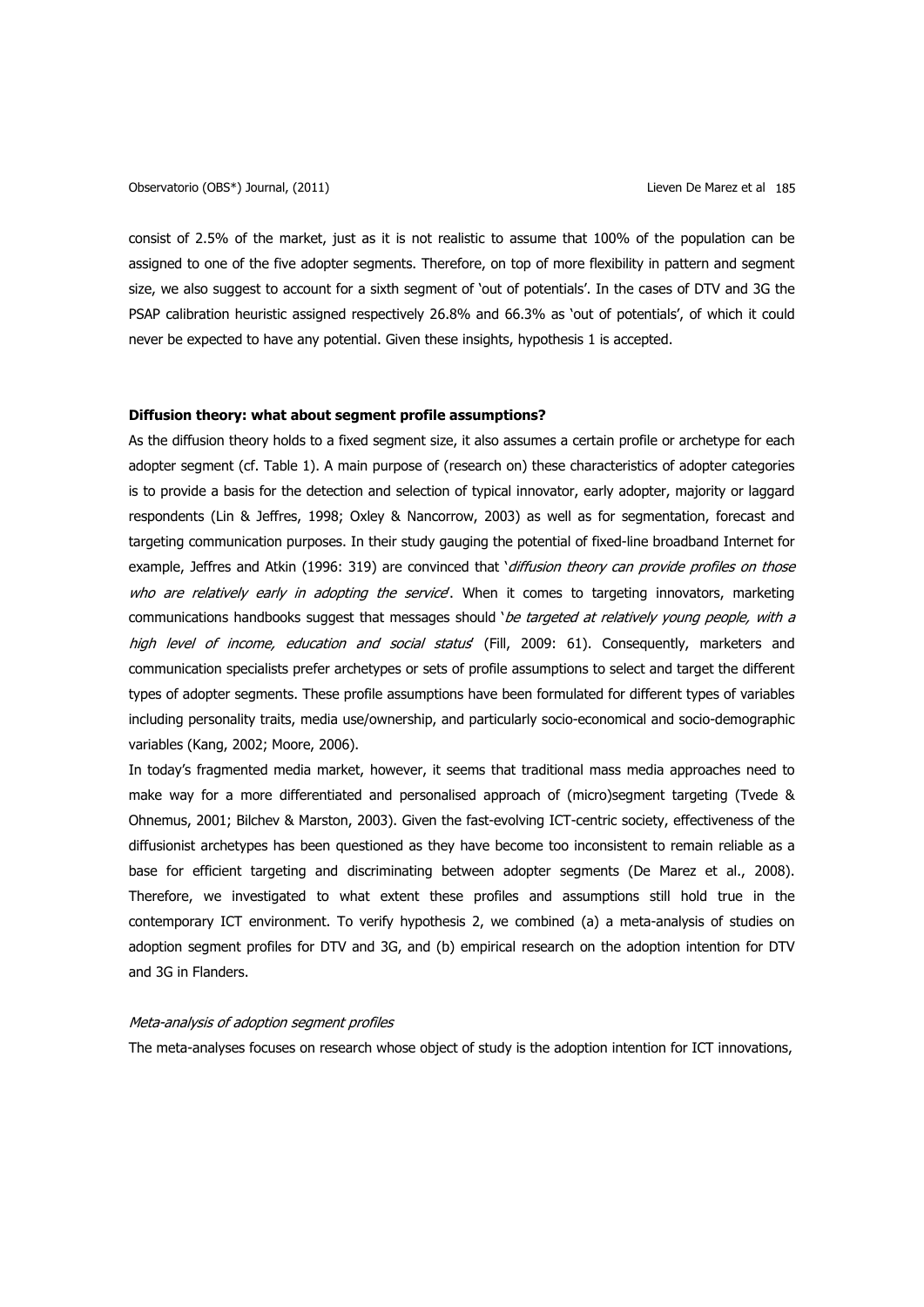television and mobile Internet services in particular, and the assumption of at least one socio-demographic variable. The majority of these studies still finds a confirmation of the assumed profile or relationship between socio-demographic variables and intention-based innovativeness (e.g. Ahn, 2001; Mahajan et al., 1990) without any critical comment. Even in meta-analyses such as those of Dutton et al. (1987) and Ricci (2000), the traditional demographic profile of adopters is confirmed although some find little impact of socio-demographics on attitude and adoption intention (Vishwanath & Goldhaber, 2003). Nevertheless, an increasing number of studies show inconsistency with the assumed adopter profiles for ICT innovations. Even Rogers started questioning the universally applicable 'young profile' of the earlier adopters in his latest editions, since research results were no longer always able to underpin the assumption. While containing a selected overview of television and mobile Internet adoption studies, Table 3 clearly shows the growing inconsistency of profile assumptions.

| Author(s)                   | <b>Technology</b>      | Gender    | Age       | Income       | Education    | Household |
|-----------------------------|------------------------|-----------|-----------|--------------|--------------|-----------|
| Dupagne et al. (1991)       | <b>HDTV</b>            | C         | C         | C            | C            | C         |
| Albarran & Umphrey (1994)   | Cable TV               |           | <b>NC</b> | C            |              | <b>NC</b> |
| Dupagne (1999)              | <b>HDTV</b>            | <b>NC</b> | <b>NC</b> | <b>NC</b>    | <b>NC</b>    |           |
| Kang (2002)                 | Digital cable TV       |           | <b>NC</b> | <b>NC</b>    | <b>NC</b>    | <b>NC</b> |
| Atkin et al. (2003)         | Digital TV             | <b>NC</b> | <b>NC</b> | <b>NC</b>    | <b>NC</b>    |           |
| Li (2004)                   | Digital cable TV       | <b>NC</b> | C         | C            | <b>NC</b>    |           |
| Lin (2004)                  | Webcasting             | <b>NC</b> | C         | <b>NC</b>    | <b>NC</b>    |           |
| Chan-Olmsted & Chang (2006) | Digital terrestrial TV | <b>NC</b> | <b>NC</b> | $\mathsf{C}$ | $\mathsf{C}$ | <b>NC</b> |
| Hung et al. (2003)          | <b>WAP</b>             | C         | C         | <b>NC</b>    | <b>NC</b>    | <b>NC</b> |
| Kim et al. (2005)           | Mobile Internet        | <b>NC</b> | <b>NC</b> |              |              | <b>NC</b> |
| Okazaki (2006)              | Mobile Internet        | <b>NC</b> | <b>NC</b> | <b>NC</b>    |              | <b>NC</b> |
| Wei (2006)                  | Wireless Internet      | <b>NC</b> | C         |              | <b>NC</b>    |           |
| Agarwal (2007)              | Mobile Internet        | <b>NC</b> | <b>NC</b> |              |              |           |
| Akiyoshi & Ono (2008)       | Mobile Internet        | <b>NC</b> | C         | $\mathsf{C}$ | $\mathsf{C}$ |           |
| Mito & Hiroshi (2008)       | Mobile Internet        | <b>NC</b> | C         |              | <b>NC</b>    | <b>NC</b> |
| Evens et al. (2010)         | Wireless Internet      | C         | C         | C            | C            | C         |

| Table 3: Meta-analysis on segment profile assumptions* |  |  |  |  |  |  |  |  |
|--------------------------------------------------------|--|--|--|--|--|--|--|--|
|--------------------------------------------------------|--|--|--|--|--|--|--|--|

\* C: confirmed, NC: not confirmed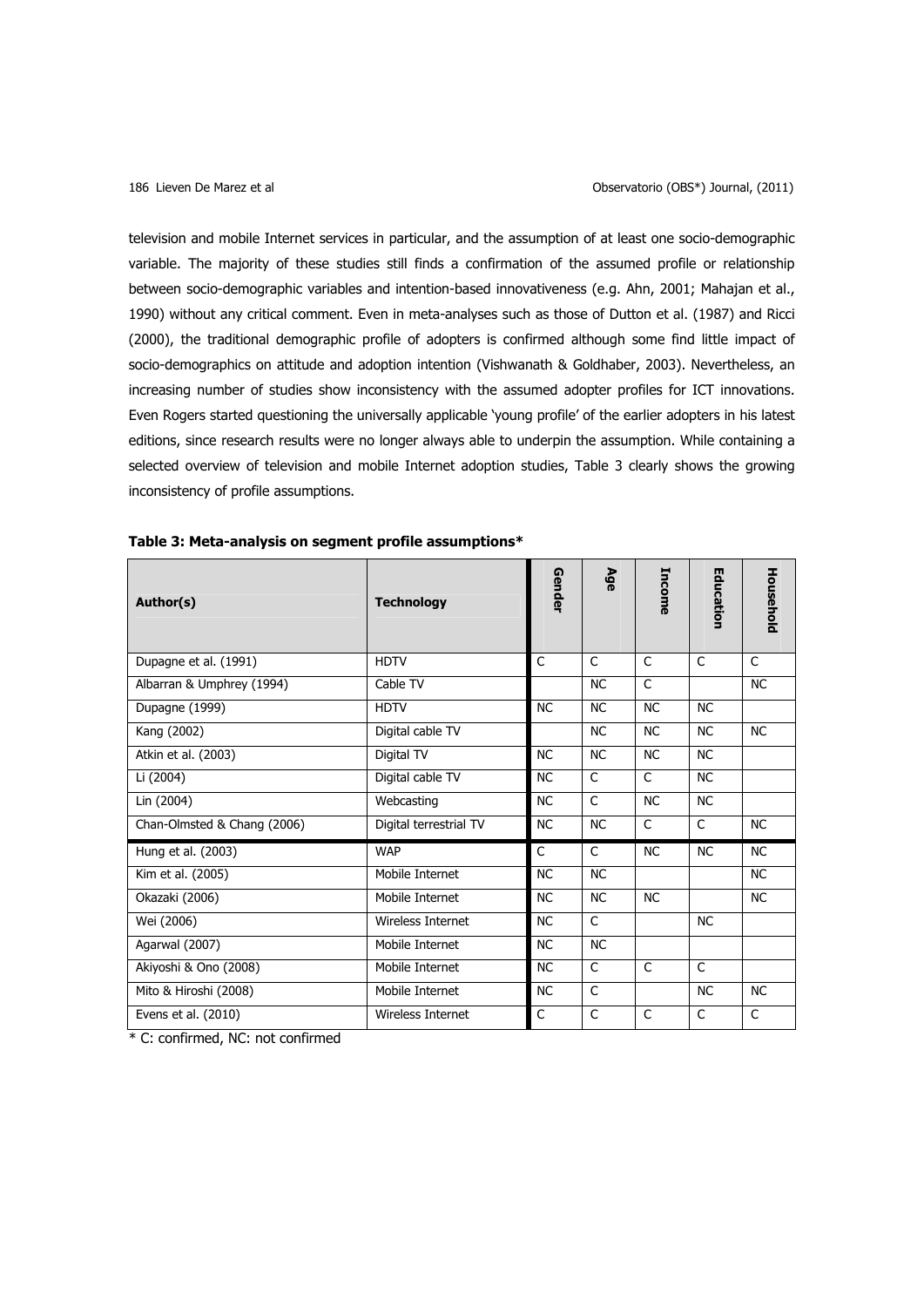#### Research findings

Also when looking at the relation between user variables and innovativeness for the two technologies investigated (DTV & 3G), our findings (Table 4) reveal that socio-demographic variables seem to have lost their consistency to describe and predict adopter segments. Gender assumptions, for example, were confirmed in the 3G case but for DTV no significant relation could be found between gender and innovativeness. The assumptions of higher income and better education among the more innovative on the other hand were only confirmed for DTV. Both for DTV and 3G, assumptions on age, job (status) and household size still seem reliable and valid.

| <b>Technology</b>               | ດ<br>œ<br>ē | هَ<br>ه | $\blacksquare$<br>œ | 문<br>Ξ.<br>$\overline{Q}$ | Hou<br>size<br>ᄒ | $\overline{\mathbf{o}}$<br>ᠳ<br>ົດ<br>▫<br>င္ယြ |
|---------------------------------|-------------|---------|---------------------|---------------------------|------------------|-------------------------------------------------|
| <b>Digital television (DTV)</b> | .612        | $.000*$ | $.000*$             | $.046*$                   | $.000*$          | $.000*$                                         |
| <b>Mobile Internet (3G)</b>     | $.001*$     | $.000*$ | .145                | .568                      | $.024*$          | $.029*$                                         |

## **Table 4: Segment profile assumptions\***

 $*$  Chi<sup>2</sup> tests are marked with an asterisk were found statistically significant ( $p < .05$ )

The meta-analysis and the empirical findings both reveal that socio-demographic and socio-economic profile variables can no longer be considered as strong discriminators between adopter segments. The prominent presence of non-significant relations suffices to question the consistency and reliability of the profile assumptions, and to conclude that the latter are not automatically holding up anymore in today's ICT environment. Therefore, hypothesis 2 is confirmed.

### **Diffusion theory: what about determinant assumptions?**

As traditional demographic characteristics lost value over the years as segment differentiator, attitudinal adoption determinants (subjective perceptions of innovation characteristics and personality traits), have been put forward as the alternative (Plouffe et al., 2001). Diffusion theory builds on a set of five innovation characteristics (relative advantage, complexity, compatibility, trialability and observability), often serving as a basis for communication strategies when introducing innovations or as the framework for innovation scales (Goldsmith & Hofacker, 1991; Moore & Benbasat, 1991; Parasuraman & Colby, 2001; Roehrich, 2004). Such scales consist of a set of Likert statements gauging for attitudes towards the innovation. In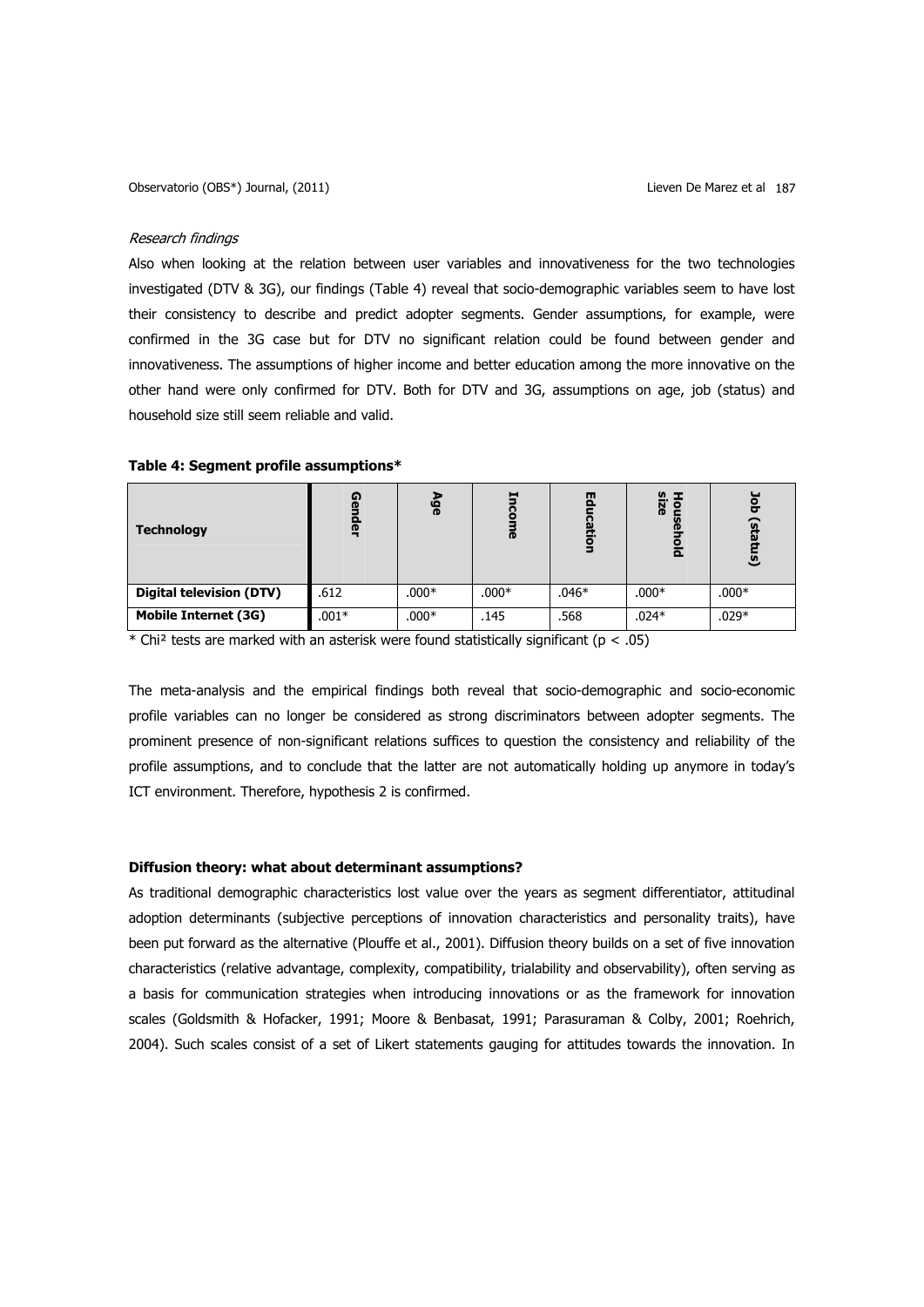Goldsmith and Hofacker's Domain Specific Innovativess (DSI) scale for example (6 statements), trialability is operationalized in the statement 'I will not buy a new ... if I haven't tried it yet'. In Moore and Benbasat's scale 'I believe that ... is cumbersome to use' measures the complexity determinant. Based on these scales, each respondent ends up a total innovativeness score, consequently often used to segment populations into innovators, early adopters etc. In this context, fixed adopter segment size assumptions come into play. The highest 2.5% of the innovativeness scores are then often considered as the innovators for the technology, the following 13.5% as the early adopters, the next 34% as the early majority etc. (Oxley & Nancorrow, 2003).

Over the years, the increasing attention for such attitudinal determinants resulted in a considerable yet cluttered extension of the original set of five adoption determinants. The convergence with social psychology theories such as the Theory of Reasoned Action (TRA) (Fishbein & Ajzen, 1975), Technology Adoption Model (TAM) (Davis, 1989), Theory of Planned Behavior (TPB) (Ajzen, 1991) and Unified Theory of Acceptance and Use of Technology (UTAUT) (Venkatesh et al., 2003) in particular, led to an extremely valuable increase in (research on) adoption and determinant models. Some only consider one or two extra determinants (Holak & Lehmann, 1990), while others consider eight (Plouffe et al., 2001), ten (Choi et al., 2003) or more determinants. Clearly, adoption decisions seem to be determined by more factors than the original five initiated by Rogers' diffusion theory. Among the additional determinants we find perceived cost, perceived enjoyment, reliability (innovation-related characteristics), voluntariness, image, etc.. Although this fragmentation may not improve the comparability of research findings, the main concern for scholars involved in research on adoption determinants and decision processes is the lack of overview of relevant determinants for ICT adoption (Hadjimanolis, 2003). Consequently, the question arises to what degree the assumptions on adoption determinants are still useful to predict adoption of today's ICT innovations. Therefore, in order to tackle this research question, (a) a meta-analysis of determinants for DTV and 3G adoption has been conducted, and (b) an extended meta-model of forty-two determinant statements has been developed as an operationalization of seventeen determinants, and applied to the diffusion process of DTV and 3G in Flanders.

### Meta-analysis of adoption determinants

Table 5 contains an overview of studies on adoption determinants for both television and mobile Internet services, and maps the original five adoption determinants (diffusion theory) extended with five other decision factors that are regularly used in adoption studies for these technologies. The meta-analysis demonstrates that, in general, the assumed relationships in terms of positive or negative correlations between determinants and adoption decisions are confirmed in the most of the studies. However, between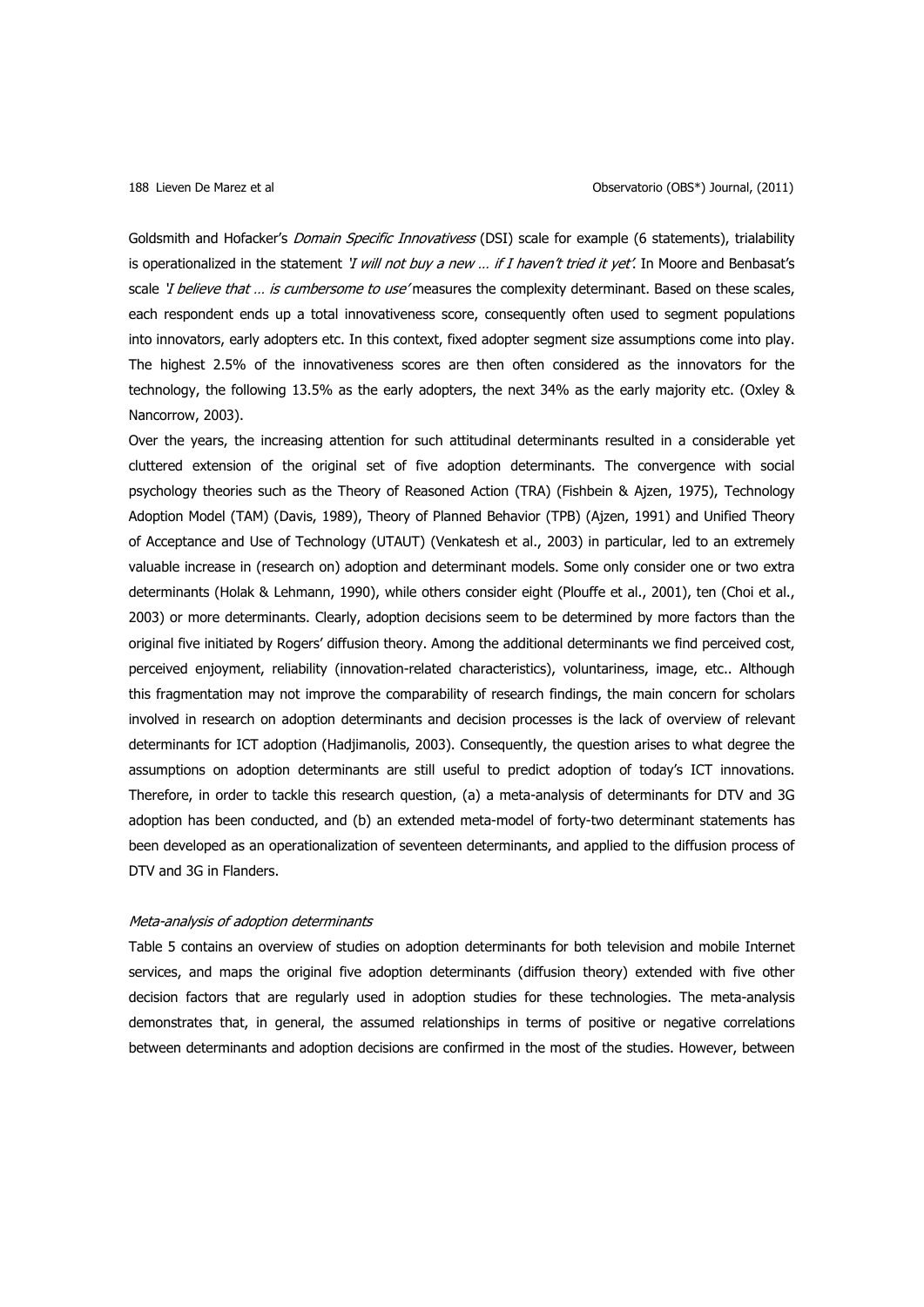and even within television and mobile Internet a lot of inconsistencies seem to appear (e.g. complexity and trialability). Which is again supportive for the assumption that diffusion theory should be revised, and that an individual product-level is more appropriate than a domain- or technology-specific level for the analysis of technology innovation diffusion.

| <b>Authors</b>                 | <b>Technology</b>         | Relative advantage | Complexity   | <b>Compatibility</b> | Trialability | Observability | Innovativeness | Perceived<br><b>COSt</b> | Voluntariness | Image        | Enjoyment    |
|--------------------------------|---------------------------|--------------------|--------------|----------------------|--------------|---------------|----------------|--------------------------|---------------|--------------|--------------|
| Li (2004)                      | Digital cable TV          | C                  | C            |                      |              |               | C              |                          |               |              |              |
| Chan-Olmsted &<br>Chang (2006) | Digital terrestrial<br>TV | $\mathsf C$        | <b>NC</b>    | C                    | <b>NC</b>    | C             | $\mathsf{C}$   | C                        |               | $\mathsf{C}$ |              |
| De Marez et al.<br>(2008)      | Mobile TV                 | $\mathsf{C}$       | <b>NC</b>    | <b>NC</b>            | $\mathsf{C}$ | C             | $\mathsf{C}$   | C                        | <b>NC</b>     | $\mathsf{C}$ | $\mathsf{C}$ |
| Hung et al. (2003)             | <b>WAP</b>                | C                  |              |                      |              |               | $\mathsf{C}$   | C                        | <b>NC</b>     |              |              |
| Lu et al. (2005)               | Wireless Internet         |                    |              |                      |              |               |                |                          |               |              |              |
| Wang (2006)                    | Mobile Internet           | $\mathsf{C}$       | $\mathsf{C}$ |                      |              |               |                | $\mathsf{C}$             |               |              |              |
| Wei (2006)                     | Wireless Internet         | $\mathsf{C}$       | $\mathsf{C}$ | $\mathsf{C}$         |              | C             | $\mathsf{C}$   |                          |               | $\mathsf{C}$ |              |
| Agarwal (2007)                 | Mobile Internet           |                    |              | $\mathsf{C}$         |              |               |                | <b>NC</b>                | <b>NC</b>     |              | C            |
| Hsu et al. (2007)              | Mobile Internet           | C                  | $\mathsf{C}$ | $\mathsf{C}$         | <b>NC</b>    | <b>NC</b>     |                |                          | C             | C            |              |
| Kuo et al. (2009)              | Mobile Internet           | $\mathsf{C}$       | $\mathsf{C}$ |                      |              |               |                | C                        |               |              |              |

|  |  | Table 5: Meta-analysis on determinant assumptions* |
|--|--|----------------------------------------------------|
|  |  |                                                    |

\* C: confirmed, NC: not confirmed

# Research findings

In the DTV and 3G cases the extended meta-model of determinants was operationalized in a set of fortytwo Likert statements representing seventeen adoption determinants. In first instance, each of these statements was correlated (Pearson) with one's innovativeness in order to check the assumed relationship. This correlation analysis confirms the assumed relationships for most determinants, as well for DTV as for 3G. Hence, the results suggest that the majority of assumptions still hold up in today's new media landscape and are similar with those of the meta-analysis on determinant studies, which confirmed the assumed relationship as long as the focus is on the statistical correlation between determinants and innovativeness. However, depending on the product being investigated, there often appear to be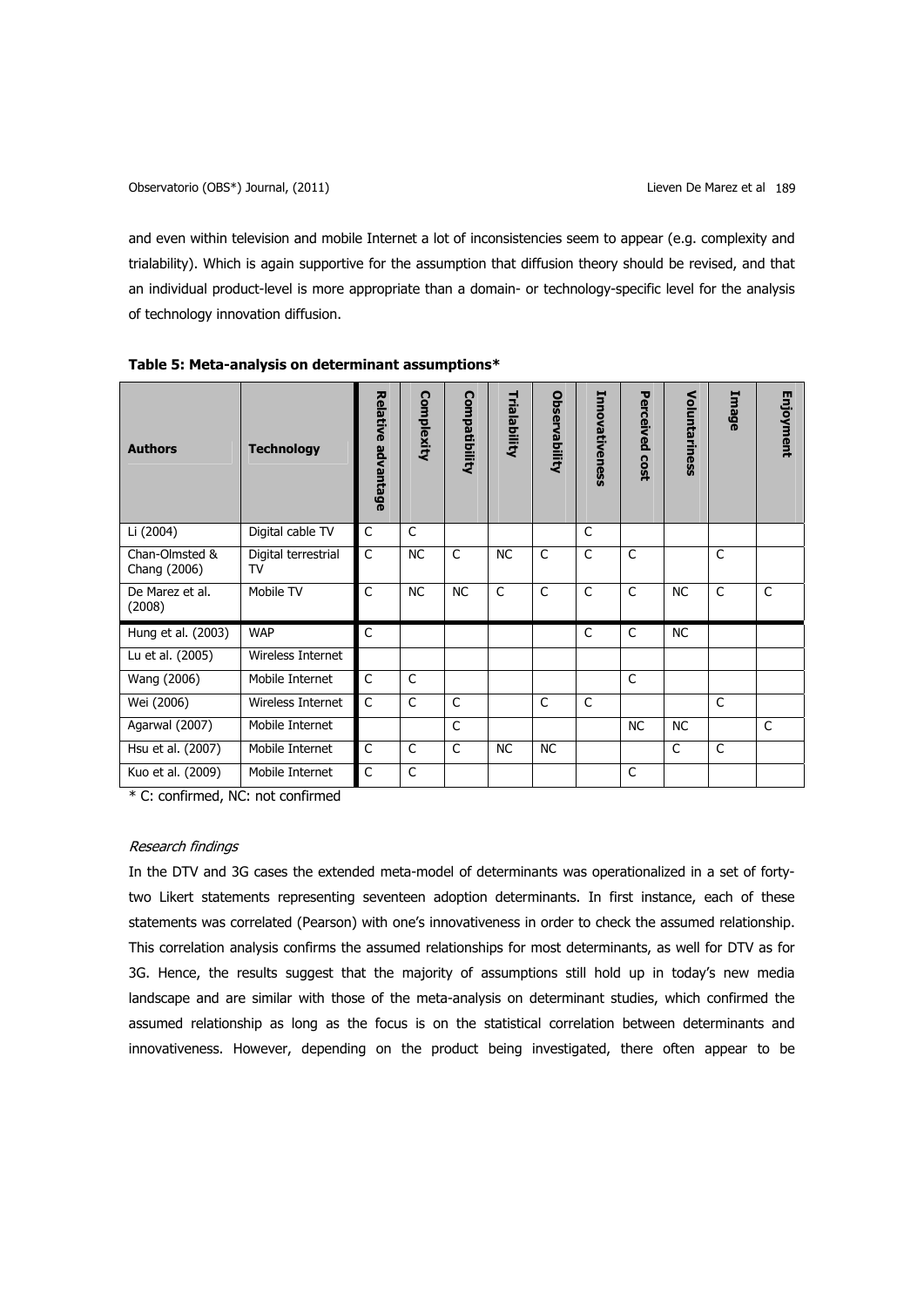differences in the confirmed assumptions and their significance. Again, this suggests that a product-specific approach and operationalization may be preferable to a domain-specific approach.

|                           |                 | <b>Correlation analysis</b> |                | <b>Regression analysis</b> |                                         |  |
|---------------------------|-----------------|-----------------------------|----------------|----------------------------|-----------------------------------------|--|
| <b>Determinant</b>        | <b>Item</b>     | <b>DTV</b>                  | 3 <sub>G</sub> | <b>DTV</b>                 | 3G                                      |  |
|                           | $\overline{7}$  | $.539*$                     | $.512*$        | $-.040$                    | $-0.017$                                |  |
| <b>Compatibility</b>      | $\overline{30}$ | $.135*$                     | .033           | .016                       | .008                                    |  |
|                           | $\overline{39}$ | $.162*$                     | $.179*$        | $-0.09$                    | .025                                    |  |
| <b>Cost</b>               | $\mathbf{1}$    | $-.338*$                    | $-.336*$       | $-0.084*$                  | $-0.064*$                               |  |
|                           | $\overline{5}$  | $-156*$                     | $-151*$        | $-.015$                    | $-.032$                                 |  |
| <b>Tangibles</b>          | 25              | $.171*$                     | $.204*$        | .007                       | $-0.008$                                |  |
|                           | 43              | .096                        |                |                            |                                         |  |
|                           | 11              | $.470*$                     | $.425*$        | .020<br>◀                  | $\blacktriangleright$ .049 <sup>*</sup> |  |
|                           | 17              | $.457*$                     | .491*          | $.057*$                    | $\bullet$ .027                          |  |
|                           | 23              | .496*                       | $.541*$        | .030                       | $\bullet$ .128*                         |  |
| <b>Relative advantage</b> | 27              | $.349*$                     | $.252*$        | .019                       | .009                                    |  |
|                           | 35              | .458*                       | $.468*$        | $.112*$                    | $.087*$                                 |  |
|                           | 36              | $.517*$                     | .487*          | .011                       | .014                                    |  |
|                           | 40              | $.544*$                     | $.529*$        | $.135*$                    | $.095*$                                 |  |
|                           | 28              | .081                        | $.105*$        | .010                       | .009                                    |  |
| <b>Trialability</b>       | 41              | $-.041$                     | $-.031$        | $-0.036$                   | .005                                    |  |
| <b>Observability</b>      | $\overline{12}$ | $.183*$                     | $.148*$        | $.061*$                    | $.055*$                                 |  |
|                           | 24              | $.377*$                     | $.354*$        | $.065*$                    | $\bullet$ .019                          |  |
|                           | $\overline{4}$  | $.472*$                     | $.391*$        | $.072*$<br>◀               | $\bullet$ .009                          |  |
| <b>Enjoyment</b>          | 13              | $.408*$                     | $.311*$        | $-.011$                    | .000                                    |  |
|                           | 14              | $.533*$                     | $.464*$        | $.072*$                    | $\overline{\bullet}$ .040               |  |
|                           | $\overline{8}$  | $-0.264*$                   | $-.273*$       | $-0.052*$                  | $\leftarrow$ -.038                      |  |
| <b>Complexity</b>         | 18              | $-.315*$                    | $-.337*$       | $-.019$                    | $-.014$                                 |  |
|                           | 20              | $-.369*$                    | $-0.262*$      | $-.001$<br>◀               | $\blacktriangleright$ -.054*            |  |
|                           | 29              | $-.430*$                    | $-.393*$       | $-.10*$                    | $\bullet$ -.034                         |  |
| <b>Reliability</b>        | $\overline{21}$ | $.155*$                     | $.147*$        | $-0.002$                   | .012                                    |  |

| Table 6: Correlation and regression analysis of determinant assumptions* |  |
|--------------------------------------------------------------------------|--|
|--------------------------------------------------------------------------|--|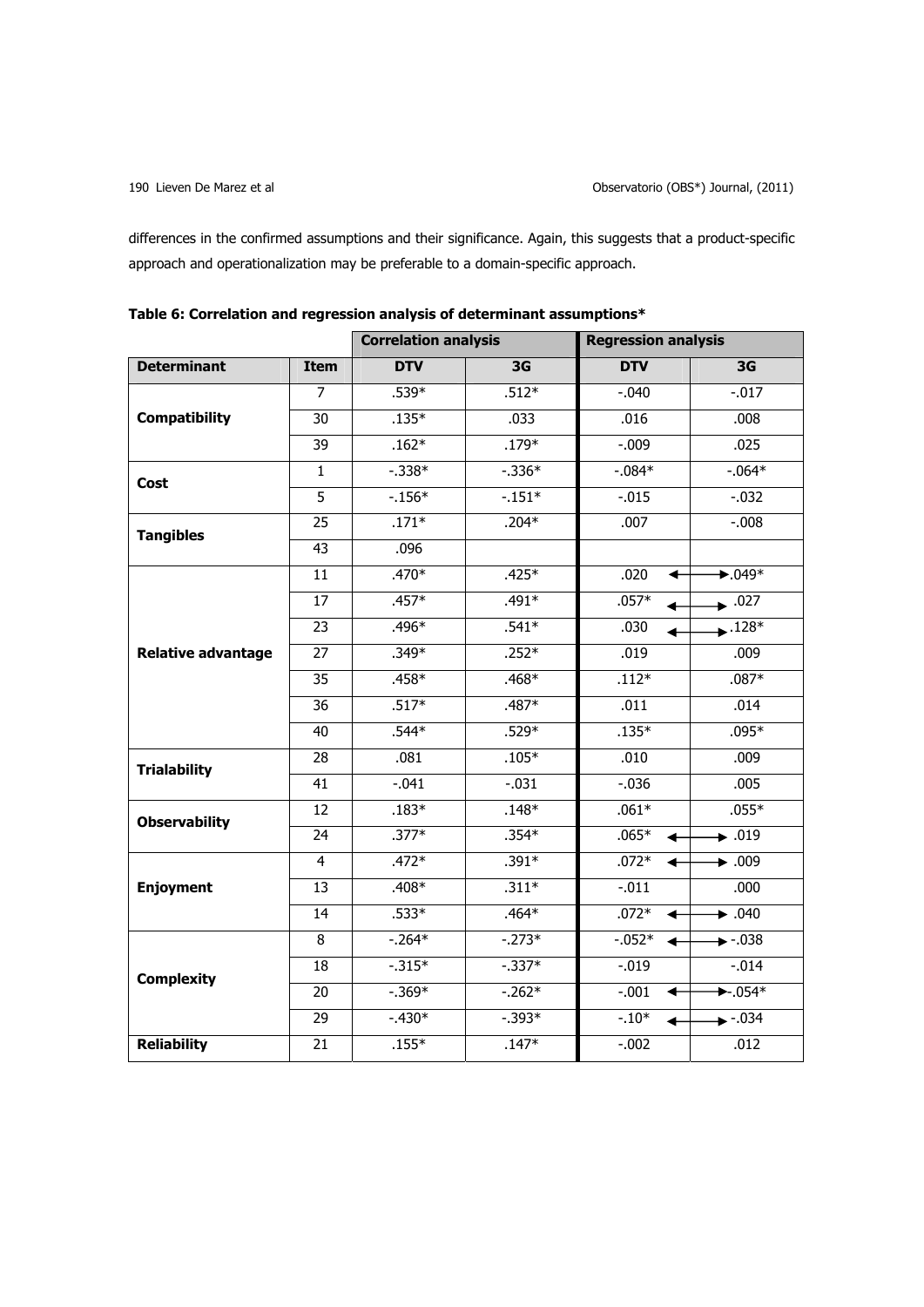|                           | 31             | $.213*$ | $.219*$ | .016    | .023                        |
|---------------------------|----------------|---------|---------|---------|-----------------------------|
| <b>Innovativeness</b>     | 6              | $.549*$ | $.535*$ | $.181*$ | $.171*$                     |
| <b>Opinion leadership</b> | 15             | $.414*$ | $.399*$ | .009    | .005                        |
|                           | 3              | .026    | .049    | .002    | .012                        |
| <b>Product knowledge</b>  | 19             | $.275*$ | $.223*$ | .012    | .006                        |
| Image                     | 33             | $.274*$ | $.249*$ | .006    | .002                        |
|                           | 38             | $.235*$ | $.206*$ | .005    | .029                        |
| <b>Control</b>            | 42             | $.069*$ | .052    | .020    | .021                        |
|                           | $\overline{2}$ | $.349*$ | $.314*$ | $.087*$ | $.076*$                     |
|                           | 9              | $.374*$ | $.367*$ | $-.012$ | $\bullet$ .079*             |
| <b>Social influence</b>   | 10             | $.367*$ | $.398*$ | .030    | .000                        |
|                           | 32             | .060    | .096    | .010    | $\blacktriangleright$ .057* |
|                           | 34             | $.281*$ | $.305*$ | .015    | .034                        |
|                           | 37             | $.118*$ | $.112*$ | $-.029$ | .024                        |
| <b>Marketing</b>          | 26             | .036    | $.099*$ | .009    | $-.025$                     |
| <b>Willingness to pay</b> | 22             | $.593*$ | $.566*$ | $.148*$ | $.136*$                     |

 $*$  Values marked with an asterisk were found statistically significant (p < .05)

When regressing the items to one's innovativeness to check for their explanatory and predictive power, less confirmation for the assumed relationships between determinants and innovativeness was found. The regression analysis gives only thirteen and twelve significant predictors for a person's innovativeness in the DTV and 3G cases. Only seven items provide predictive power for both technologies (including relative advantage, observability and cost). With an R² of 51% and 45% in the DTV and 3G regression models, the meta-model of adoption determinants gives a fairly moderate degree of explained variance; but significantly better when compared with other, less extensive prediction models. Tested on the same data samples for DTV and 3G, the original model of five determinants resulted in a respective  $R<sup>2</sup>$  of 41.9% and 39%, a model with eight determinants (Plouffe et al., 2001) resulted in an R² of 43.6% and 39.4%, and for the nine-determinant model of Choi et al. (2003) R² was 46.7% and 40.9%.

Apart from more in-depth analysis on these determinants, this already allows to conclude that determinant assumptions still hold up in today's ICT environment (hypothesis 3), as long as it concerns the assumed correlation with a person's innovativeness. When it comes to predicting and explaining this innovativeness or discriminating between adopter segments, adoption determinants cannot guarantee satisfactory quality. In other words, prior to the launch of innovations, adoption determinants do not seem to be a reliable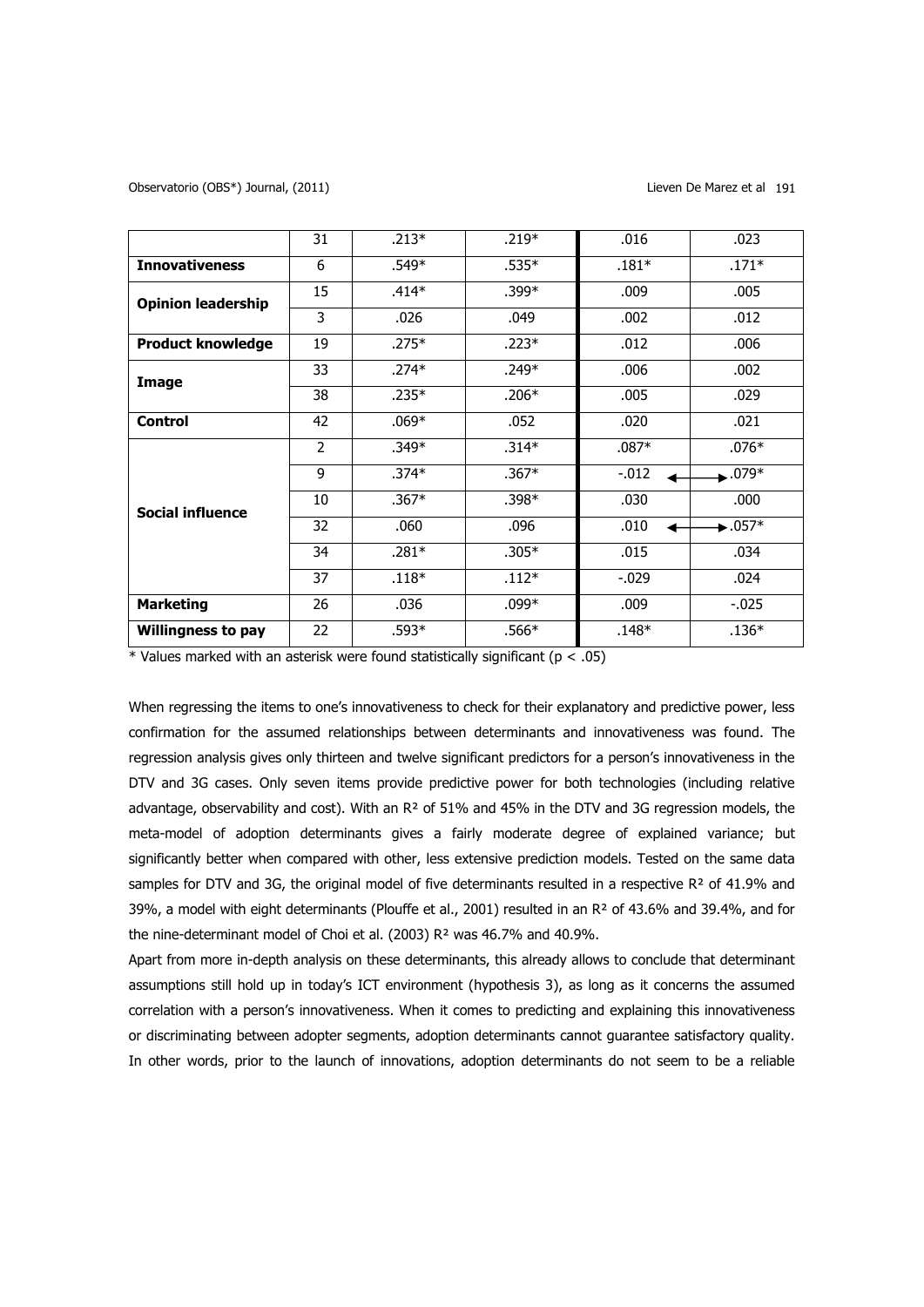alternative for forecasting or segmentation purposes anymore. Post-launch, on the contrary, they remain a valuable set of variables for the description or explanation of adoption decision processes, or research envisioning input for communication purposes. The extension from five to seventeen determinants may be a valuable contribution to the latter type of research, since no such overview of relevant determinants has so far been produced.

## **Discussion**

For decades, Rogers' diffusion theory has been the main starting point for much research activities in the ICT innovation and adoption domain, and still provides a widely used framework for forecasting purposes, service and infrastructure requirements, business modelling and policy measurements. Due to profound transformations in the ICT environment, however, questions have arisen about the validity of the assumptions of diffusion theory in today's complex technology ecosystem. Although the theory has been frequently updated, criticisms for its lack of attention to use contexts gave rise to new user research paradigms such as the domestication approach. While some consider the adoption and domestication approach too much as competitive frameworks for the same research area, they should be seen rather as complementary sides of the same innovation coin (Boczkowski, 2004). Therefore, relying on the distinction between 'adoption diffusion' and 'use diffusion' (Shih & Venkatesh, 2004), a first delineation to make with regard to the theory's value in today's ICT environment, is that whereas Rogers' diffusion theory should be used for gaining insights in an innovation's potential in terms of penetration pattern, adoption determinants and segment profiles, domestication research should lead to a better understanding of the actual usage and the context wherein the technology is adopted.

Apart from the above-mentioned and everything but new discussion how to position diffusion theory in the current media and ICT research strand, this paper focussed on the value of the decennia-old diffusion theory and questioned to what extent the assumptions underlying this traditional theoretical framework still hold true in the profoundly changed ICT ecosystem. Some of these assumptions regarding diffusion patterns, segment profiles, segment sizes and adoption determinants still function as common ground for many purposes such as prior-to-launch forecast assessments, innovation and personality scale development, introduction strategies for ICT innovations and even marketing communication campaigns. Based on the combination of meta-studies and empirical research (N: 2228) regarding the diffusion process of digital television and mobile Internet services, it has been argued that a profound reorientation of diffusion theory is inevitable for using it as a framework for future research on diffusion processes of information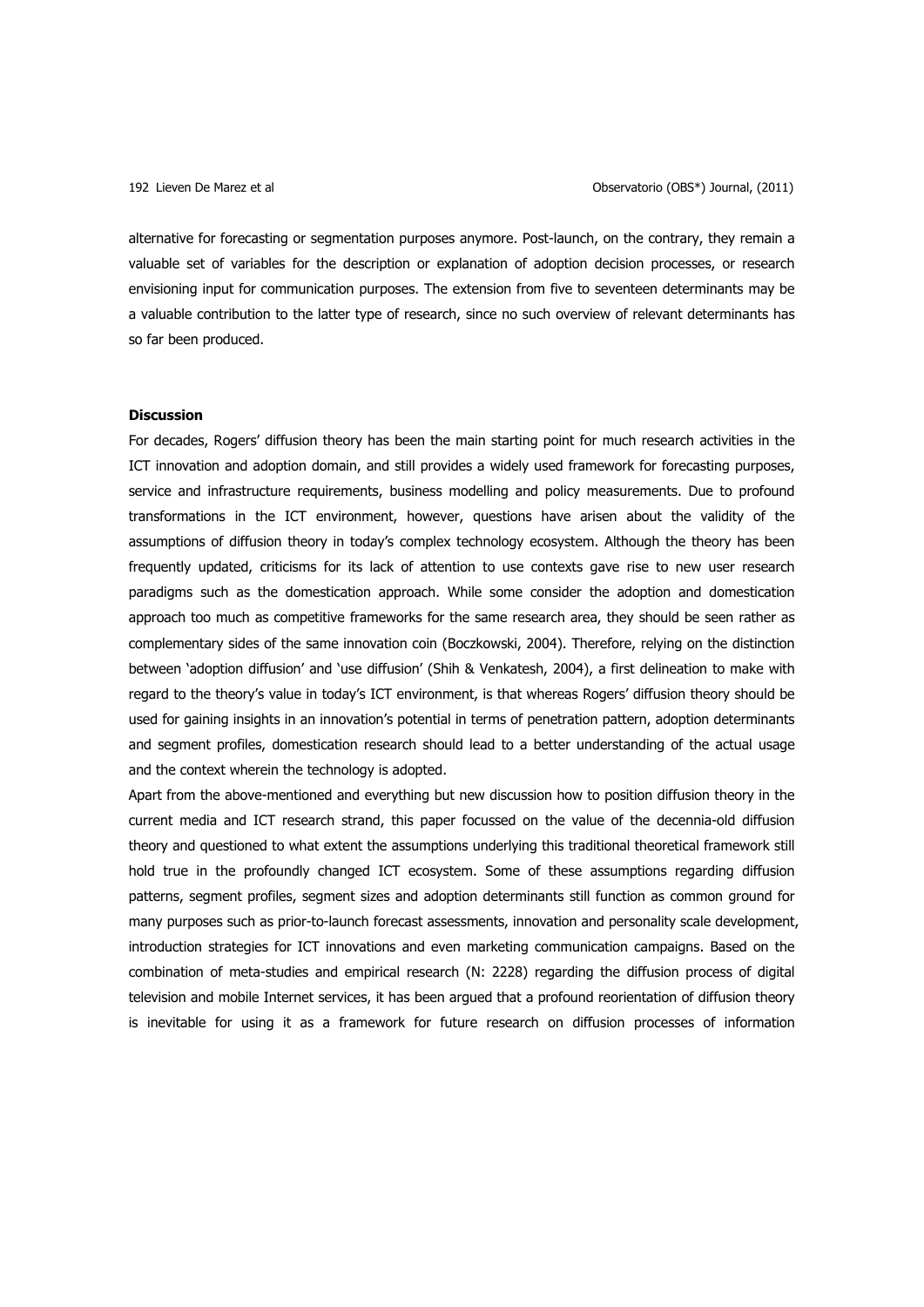technologies (also see Peres et al., 2010). With regard to the research question and the three hypotheses, the following suggestions for reorientation or adjustment are formulated:

- 1. The traditional bell-shaped diffusion pattern is too misleading and should be adjusted to (at least) a double-peaked pattern in which a first peak of earlier adopters can be expected for almost every innovation, and the second peak of mass market adoption is not considered as an evident continuation. Future research is needed for the more elaborate specification and underpinning of this, but it seems advisable to take discontinuity and more flexible segment sizes into account. Such reorientation will certainly have its impact on business models and forecast methodologies that use the normal and fixed segment size distribution as a basis.
- 2. The assumed socio-demographic segment profiles should no longer be used as a starting point for communication, targeting or segmentation purposes. Research reveals a 'double inconsistency': on the one hand studies in which theoretical assumptions can no longer be confirmed, on the other hand differences between information technologies in the confirmed assumptions. Especially in marketing communications and public policy a methodological impact is that these profiling variables have become unreliable as a segmentation criterion, and that measurements as well as campaigns fail to reach to the intended target groups.
- 3. With regard to the adoption determinants, a similar inconsistency can partially be detected, but the major problem is the too narrow and domain-specific approach. The latter should be extended and become more product-specific in today's ICT environment. In addition, adoption determinants can no longer be used for predictive purposes. Regarding the extension, this article tried to contribute with a meta-model of seventeen determinants. Initial findings reveal a better but still moderate explanatory power for this model, but it certainly requires further research and validation. The domain, for which this reorientation has the greatest implications, is that of methodology. Innovation scales should be operationalized more broadly and more product-specific, but this will make the implementation of these scales far more difficult and scattered.

To conclude, we can confirm that diffusion theory is still a valuable framework for research on media and information technologies as long as the scope of the research is adoption diffusion and account is taken of the reorientations concerning the shape of diffusion patterns, segment profiles and adoption determinants.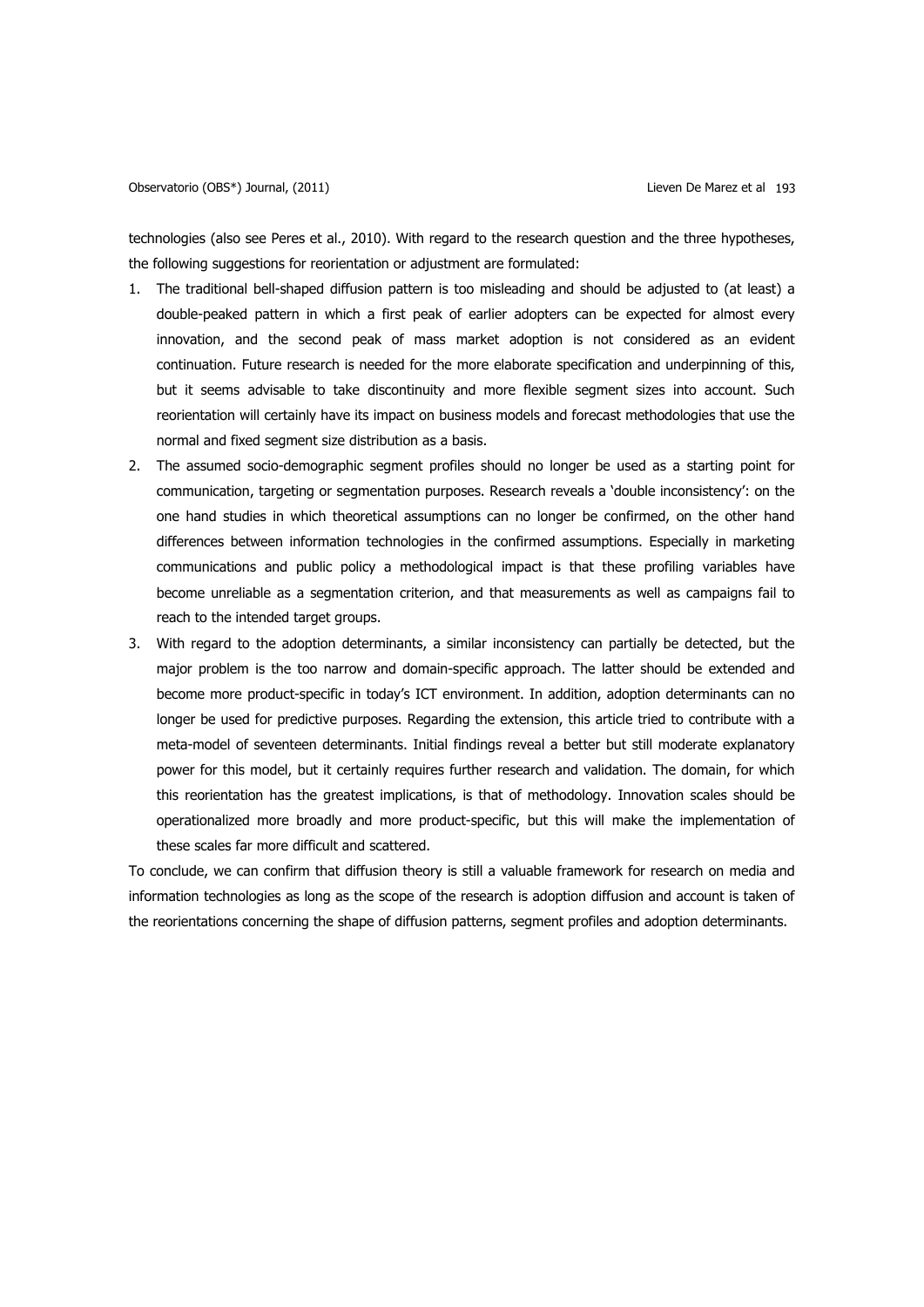## **Notes**

- 1. The first edition of Rogers' (1931-2004) Diffusion of Innovations appeared in 1962. New editions were published with a decade-like regularity. The fifth and last edition dates from 2003.
- 2. The method is referred to as the product specific adoption potential (PSAP) scale and assumes a distinct penetration pattern of each ICT innovation.
- 3. Figures 2A and 2B compare the forecasted diffusion patterns (in 2004) and the actual diffusion patterns (end of 2009) for DTV and 3G in Flanders.

## **References**

Agarwal, N., Wang, Z., Xu, Y. & Poo, D. (2007). Factors Affecting 3G Adoption: An Empirical Study. Paper presented at the 11th Pacific Asia Conference on Information Systems, Auckland.

Ahn, H. (2001). A nonparametric method of estimating the demand for mobile telephone networks, Information Economics and Policy, 13(1), 95-106.

Ajzen, I. (1991). The Theory of Planned Behavior, Organizational Behavior and Human Decision Processes, 50(2), 179-211.

Akiyoshi, M. & Ono, H. (2008). The Diffusion of Mobile Internet in Japan, The Information Society: An International Journal, 24(5), 292 - 303.

Albarran, A.B. & Umphrey, D. (1994). Marketing cable and pay cable services: impact of ethnicity, viewing motivations, and program types, Journal of Media Economics, 7(3), 47-58.

Assael, H. (2005). A demographic and psychographic profile of heavy internet users and users by type of internet usage, Journal of advertising research, 45(1), 93-123.

Atkin, J.A., Neuendorf, K., Jeffres, L.W. & Skalski, P. (2003). Predictors of Audience Interest in Adopting Digital Television, Journal of Media Economics, 16(3), 159-173.

Bass, F.M. (1969). A new product growth model for consumer durables, Management Science, 15(5), 215-227.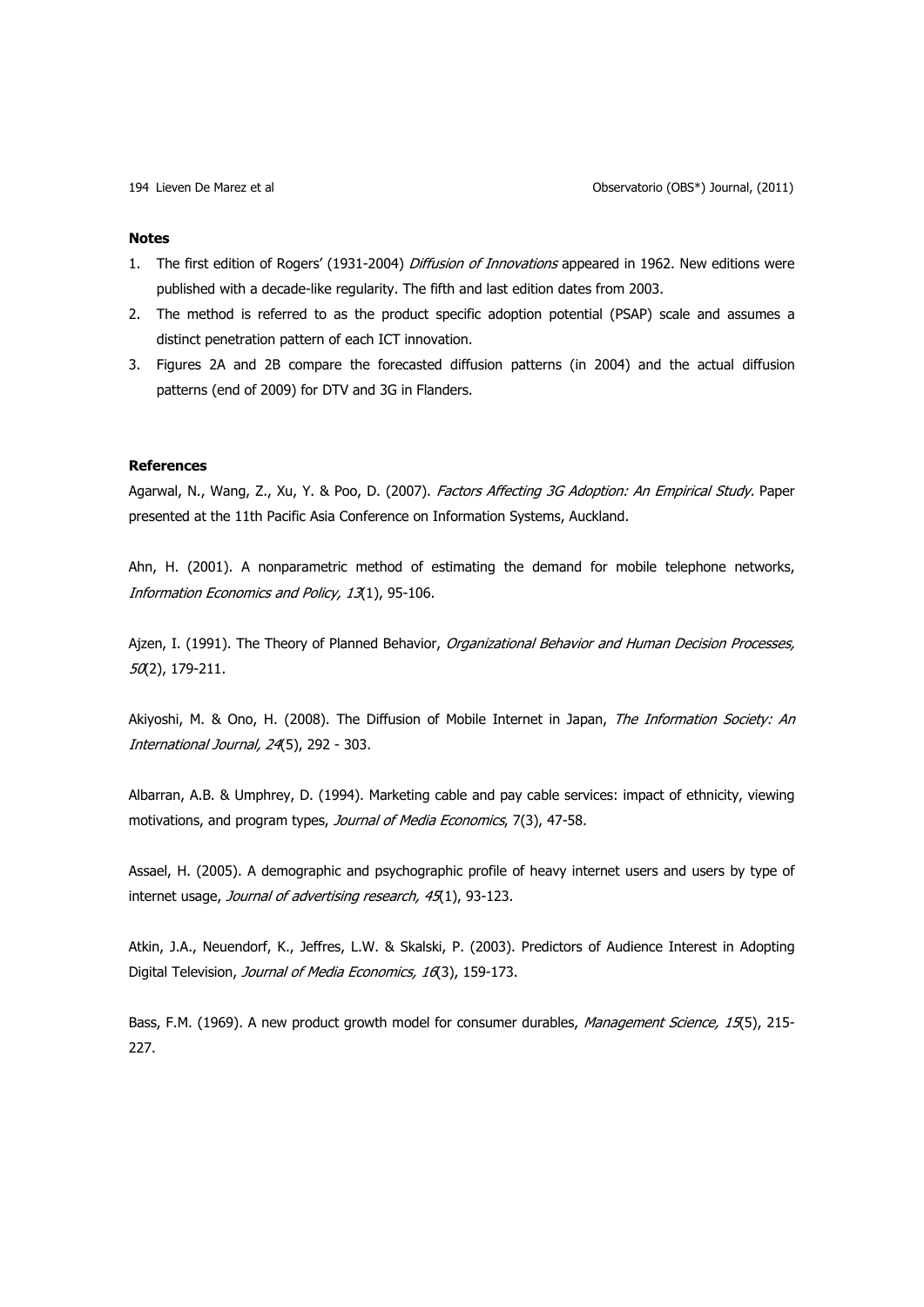Bell, D. (1973). The Coming of Post-Industrial Society. New York: Basic Books.

Bilchev, G. & Marston, D. (2003). Personalized advertising – exploiting the distributed user profile,  $BT$ Technology Journal, 21(1), 84-90.

Boczkowski, P.J. (2004). The Mutual Shaping of Technology and Society in Videotex Newspapers: Beyond the Diffusion and Social Shaping Perspectives, The Information Society: An International Journal, 20(4), 255-267.

Bouwman, H.; Van Dijk, J.; Van den Hooff, B. & van de Wijngaert, L. (2002). ICT in organisaties. Adoptie, implementatie, gebruik en effecten. Amsterdam: Boom.

Callon, M.; Law, J. & Rip, A. (1986). Mapping the dynamics of science and technology: sociology of science in the real world. London: Macmillan.

Carayannis, E.G., Gonzalez, E. & Wetter, J. (2003). The nature and dynamics of discontinuous innovations from a learning and knowledge management perspective. In: L.V. Shavinina (Ed.), International Handbook on Innovation (pp. 115-138). Oxford: Pergamon, Elsevier.

Carter, J. (1998). Why settle for 'early adopters?, Admap, 33(3), 41-44.

Castells, M. (1996). The rise of the network society. Malden: Blackwell Publishing.

Chan-Olmsted, S. & Chang, B.-h. (2006). Audience knowledge, perceptions and factors affecting the adoption intent of terrestrial digital television, New Media & Society, 8(5), 773-800.

Choi, H., Choi, M., Kim, J. & Yu, H. (2003). An empirical study on the adoption of information appliances with a focus on interactive TV, Telematics and Informatics, 20(2), 161-183.

CEC (2010). A Digital Agenda for Europe .Brussels: Commission of European Communities.

Cooper, R.G. & Edgett, S.J. (2009). Product innovation and technology strategy. BookSurge Publishing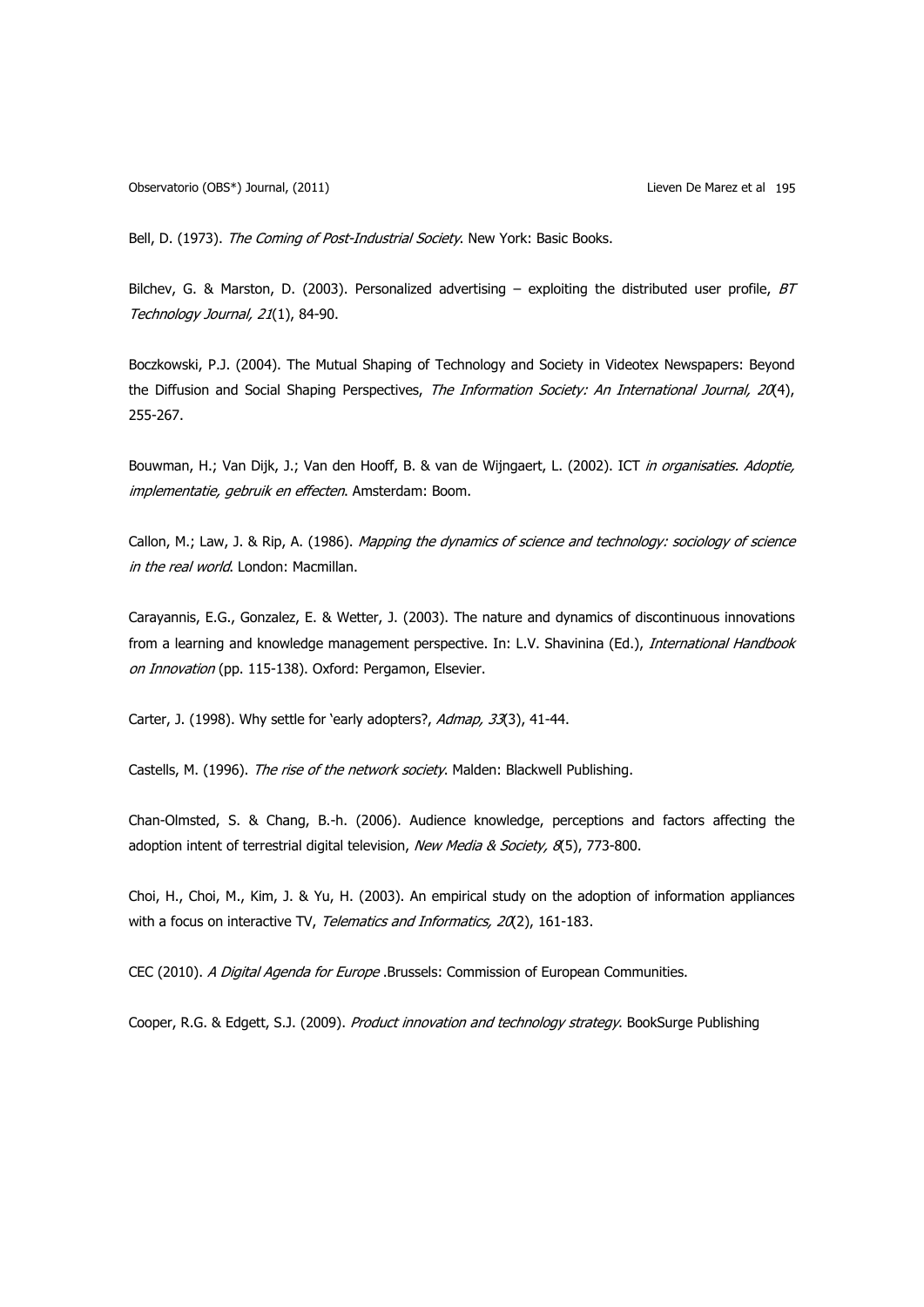Coutts, R.; Coutts, P. & Alport, K. (2005). Understanding the user within the innovation spiral. In: Mobile Information Systems II (pp. 47-62). Berlin: Springer.

Daghfous, N., Petrof, J.V. & Pons, F. (1999). Values and adoption of innovations: a cross-cultural study, The Journal of Consumer Marketing, 16(4), 314-331.

Davis, F.D. (1989). Perceived Usefulness, Perceived Ease-of-Use, and User Acceptance of Information Technology, MIS Quarterly, 13(3), 319-340.

De Marez, L. & Verleye, G. (2004). Innovation diffusion: the need for more accurate consumer insight. Illustration of the PSAP-scale as a segmentation instrument, Journal of Targeting, Measurement and Analysis for Marketing, 13(1), 32-49.

De Marez, L., Vyncke, P., Berte, K.; Schuurman, D. & De Moor, K. (2008). Adopter segments, adoption determinants and mobile marketing. Journal of Targeting, Measurement & Analysis for Marketing, 16(1), 78-95.

Dupagne, M. & Agostino, D.A. (1991). High-definition Television: a Survey of Potential Adopters in Belgium, Telematics and Informatics, 8(1-2), 9-30.

Dupagne, M. (1999). Exploring the characteristics of potential high-definition television adopters, Journal of Media Economics, 12(1), 35-50.

Dutton, W., Rogers, E. & Jun, U.H. (1987). Diffusion and social impacts of personal computers, Communication Research, 14(2), 219-250.

Evens, T.; Schuurman, D.; De Marez, L. & Verleye, G. (2010). Forecasting broadband Internet adoption in trains in Belgium. Telematics and Informatics, 27(1), 10-20.

Fidler, R. (1997). Mediamorphosis: understanding new media. California: Pine Forge Press.

Fill, C. (2009). Marketing Communications: Interactivity, Communities and Content. Essex: Pearson Education.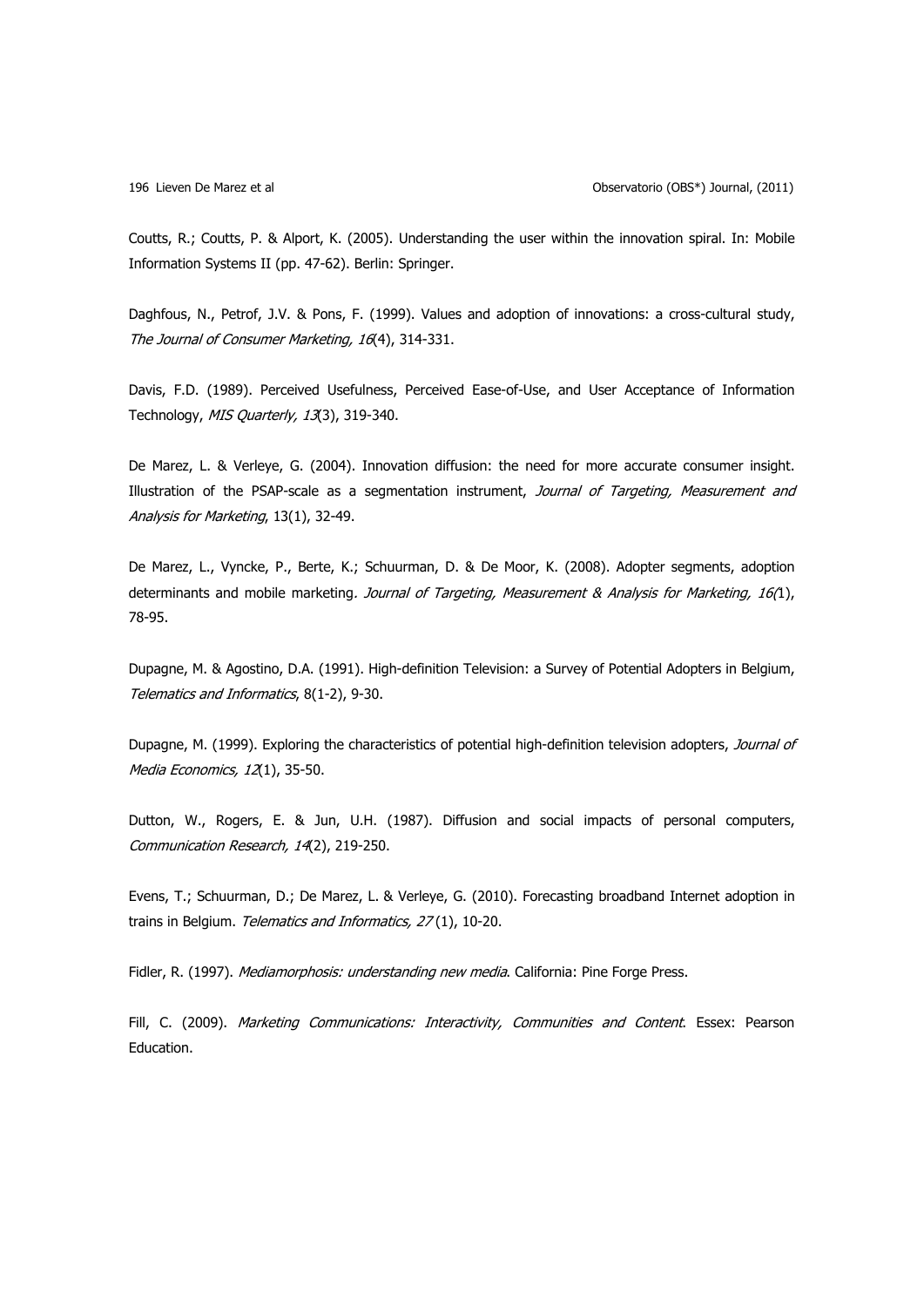Observatorio (OBS\*) Journal, (2011) Lieven De Marez et al 197

Fishbein, M.A. & Ajzen, I. (1975). Belief, Attitude, Intention and Behavior: An Introduction to Theory and Research .Reading: Addison-Wesley.

Goldenberg, J.; Libai, B. & Muller, E. (2002). Riding the saddle: How Cross-market Communications Can Create a Major Slump in Sales, Journal of Marketing, 66(2), 1-16.

Goldenberg, J.; Libai, B.; Muller, E. & Peres, R. (2006). Blazing saddles: the Early and mainstream markets in the high-tech product life cycle, Isreal Economic Review, 4(2), 85-108.

Goldsmith, R.E. & Hofacker, C. (1991). Measuring consumer innovativeness, Journal of the Academy of Marketing Science, 19(3), 209-222.

Green, L. (2002). Communication, Technology and Society .London: Sage.

Golder, P. & G. Tellis (2004). Growing, growing, gone: Cascades, diffusion, and turning points in the product life cycle, Marketing Science, 23(2), 207-218.

Haddon, L. (2004). ICTs in Everyday Life. A concise introduction and Research Guide. Oxford: Berg.

Haddon, L. (2006). The contribution of domestication research to in-home computing and media consumption, The Information Society, 22(4), 195-204.

Hadjimanolis, A. (2003). The Barriers Approach to Innovation. In: L.V. Shavinina (Ed.) International Handbook on Innovation (pp. 559-573). Oxford, UK: Pergamon, Elsevier.

Hartmann, M.; Berker, T.; Punie, Y. & Ward, P. (Eds.)(2006). *Domestication of media and technology*. Bershire: Open University Press.

Hassenzahl, M. & Tractinsky, N. (2006). User experience - a research agenda, Behaviour & Information Technology, 25(2), 91-97.

Holak, S.L. & Lehmann, D.R. (1990). Purchase intentions and the dimensions of innovation: An Exploratory Model, Journal of Product Innovation Management, 7(1), 59-73.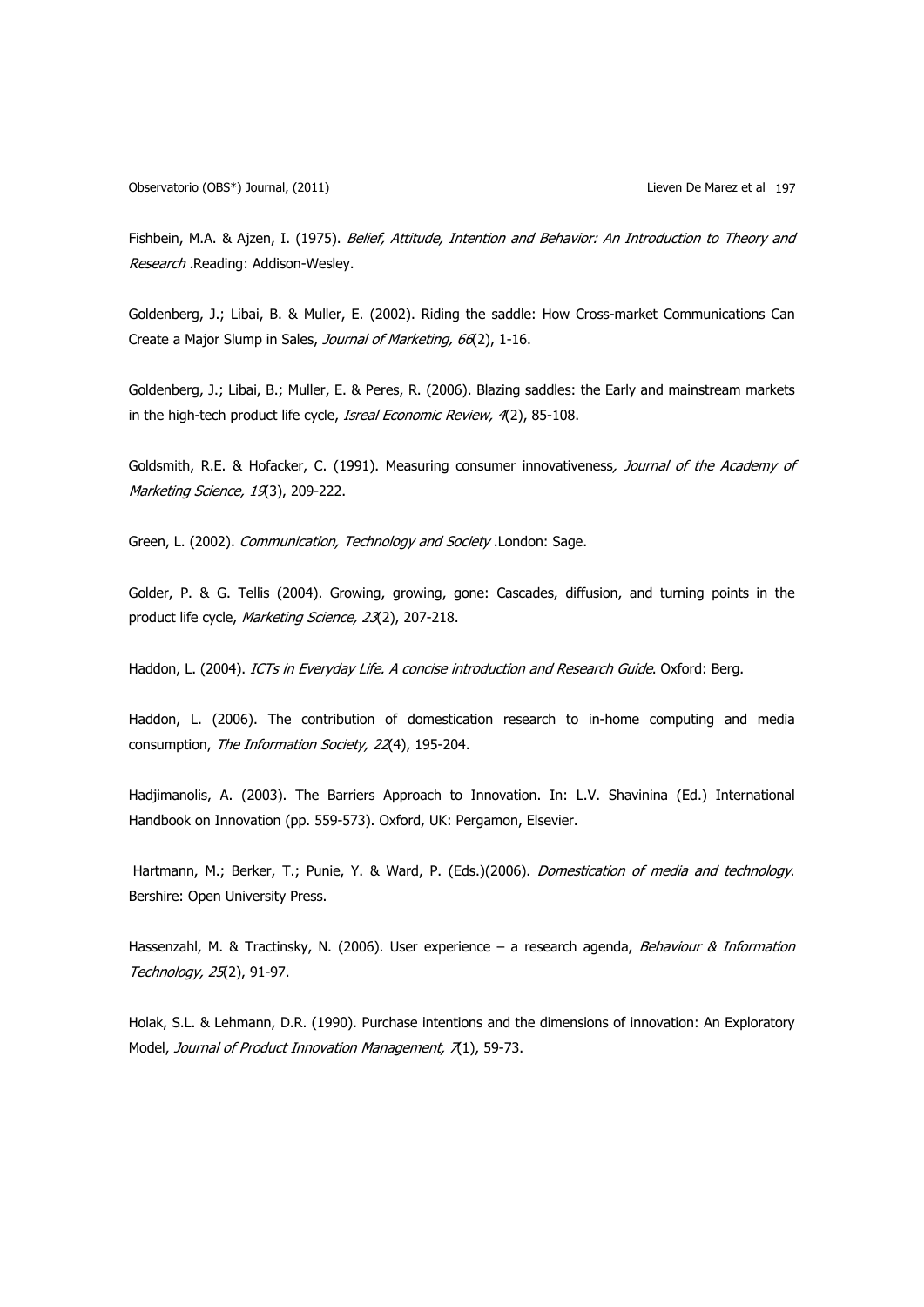Hung, S.-Y., Ku, C.-Y. & Chang, C.-M. (2003). Critical factors of WAP services adoption: an empirical study, Electronic Commerce Research and Applications, 2(1), 42-60.

Hsu, C.; Lu, H. & Hsu, H. (2007). Adoption of the mobile Internet: An empirical study of multimedia message service (MMS), Omega, 35(6), 715-726.

Jeffres, L.W. & Atkin, D. (1996). Predicting use of technologies for communication and consumer needs, Journal of Broadcasting & Electronic Media, 40(3), 318-330.

Kang, M.-H. (2002). Digital Cable: Exploring Factors Associated with Early Adoption, Journal of Media Economics, 15(3), 193-207.

Kim, M. & Jee, K. (2005). Characteristics of individuals influencing adoption intentions for portable Internet service, ETRI Journal, 2(1), 67-76.

Kuo, Y. & Yen, S. (2009). Towards an understanding of the behavioral intention to use 3G mobile valueadded services, Computers in Human Behavior, 25(1), 103-110.

Latour, B. (1993). We have never been modern. New York: Harvester-Wheatsheaf.

Lennstrand, B. (1998a). Diffusion of ICT to Households: How come it goes so slowly when it goes so fast? Paper presented at 12<sup>th</sup> Biennial ITS Conference, Stockholm, Sweden.

Lennstrand, B. (1998b). The Ravine – Faith in ICT. Paper presented at  $12<sup>th</sup>$  Biennial ITS Conference, Stockholm, Sweden.

Li, S.S. (2004). Examining the factors that influence the intentions to adopt internet shopping and cable television in Taiwan, New Media & Society, 6(2), 173-193.

Lin, C.A. (2003). An Interactive Communication Technology Adoption Model, Communication Theory, 13(4), 345-365.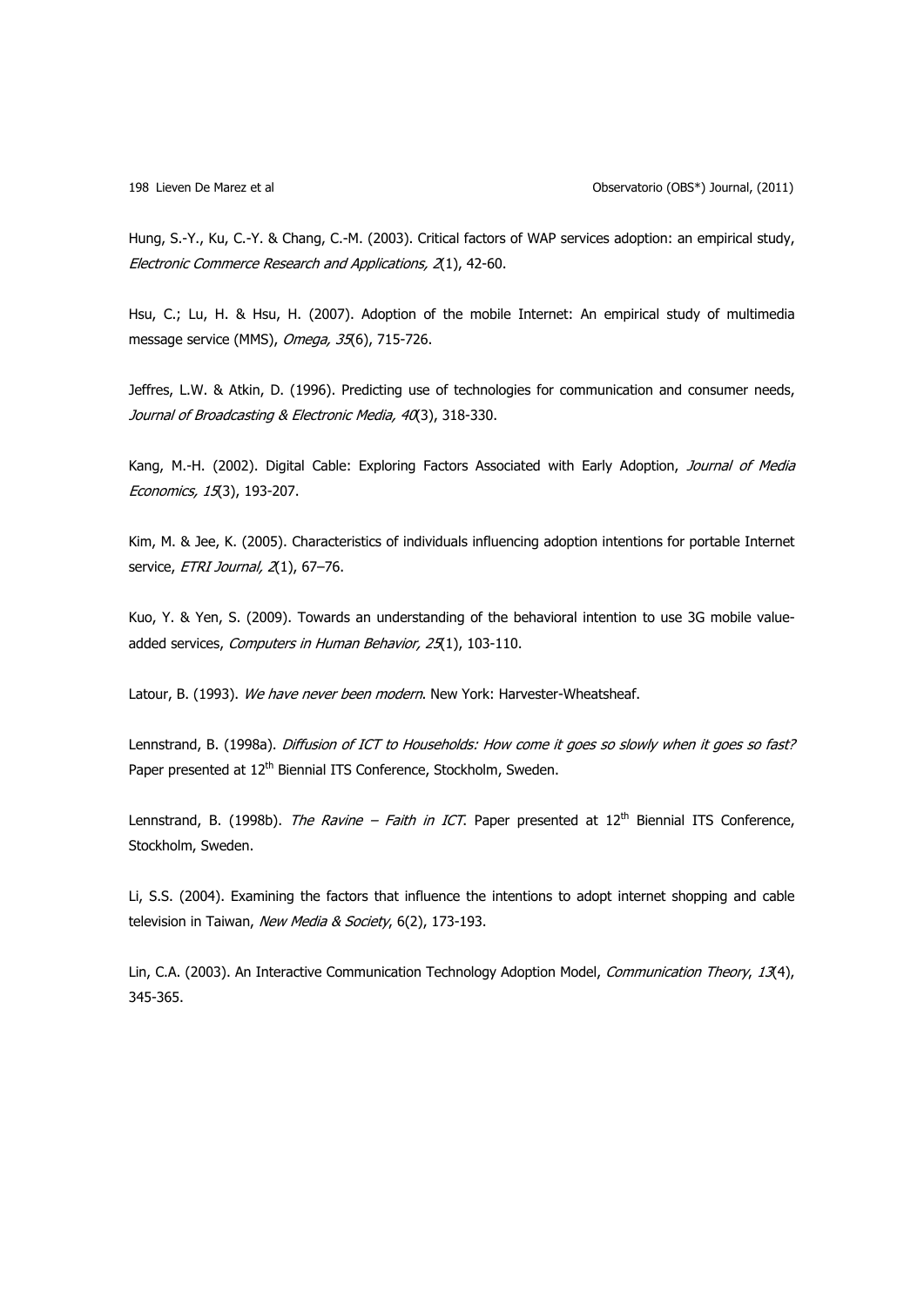Observatorio (OBS\*) Journal, (2011) Lieven De Marez et al 199

Lin, C.A. (2004). Webcasting adoption: technology fidelity, –user innovativeness, and media substitution, Journal of Broadcasting and Electronic Media, 48(3), 157-178.

Lin, C.A. & Jeffres, L.W. (1998). Factors influencing the adoption of multimedia cable technology, Journalism and Mass Communication Quarterly, 75(2), 341-352.

Loch, C.H. & Huberman, B.A. (1999). A punctuated-equilibrium model of technology' diffusion, Management Science, 45(2), 160-177.

Lu, J., Yao, J. & Yu, C. (2005). Personal innovativeness, social influences and adoption of wireless Internet services via mobile technology, Journal of strategic information systems, 14(3), 245-268.

Machlup, F. (1962). The production and distribution of knowledge in the United States. Princeton: Princeton University Press.

Mahajan, V., Muller, E., Srivastava, R.K. (1990). Determination of adopter categories by using innovation diffusion models, Journal of Marketing Research, 27(1), 37-50.

Mante-Meijer, E & Ling, R. (2001). The adoption and use of ICT services in Europe. Potential acceptance of mobile broadband services. Paper presented at Eurescom Summit 2001, Heidelberg, Germany.

Montaguti, E., Kuester, S. & Robertson, T.S. (2002). Entry strategy for radical product innovations : A conceptual model and propositional inventory, International Journal of Research in Marketing, 19(1), 21-42.

Moore, G.A. (2006). Crossing the chasm: marketing and selling disruptive products to mainstream customers. New York: Harper Collins.

Moore, G.C. & Benbasat, I. (1991). Development of an instrument to measure the perceptions of adopting an information technology innovation, *Information Systems Research, 2*(3), 192-222.

Okazaki, S. (2006). What do we know about mobile Internet adopters? A cluster analysis, *Information &* Management, 43(2), 127-141.

Oxley, M. & Nancorrow, C. (2003). Measuring diffusion: fast tracking new products, Admap, 436(2), 40-43.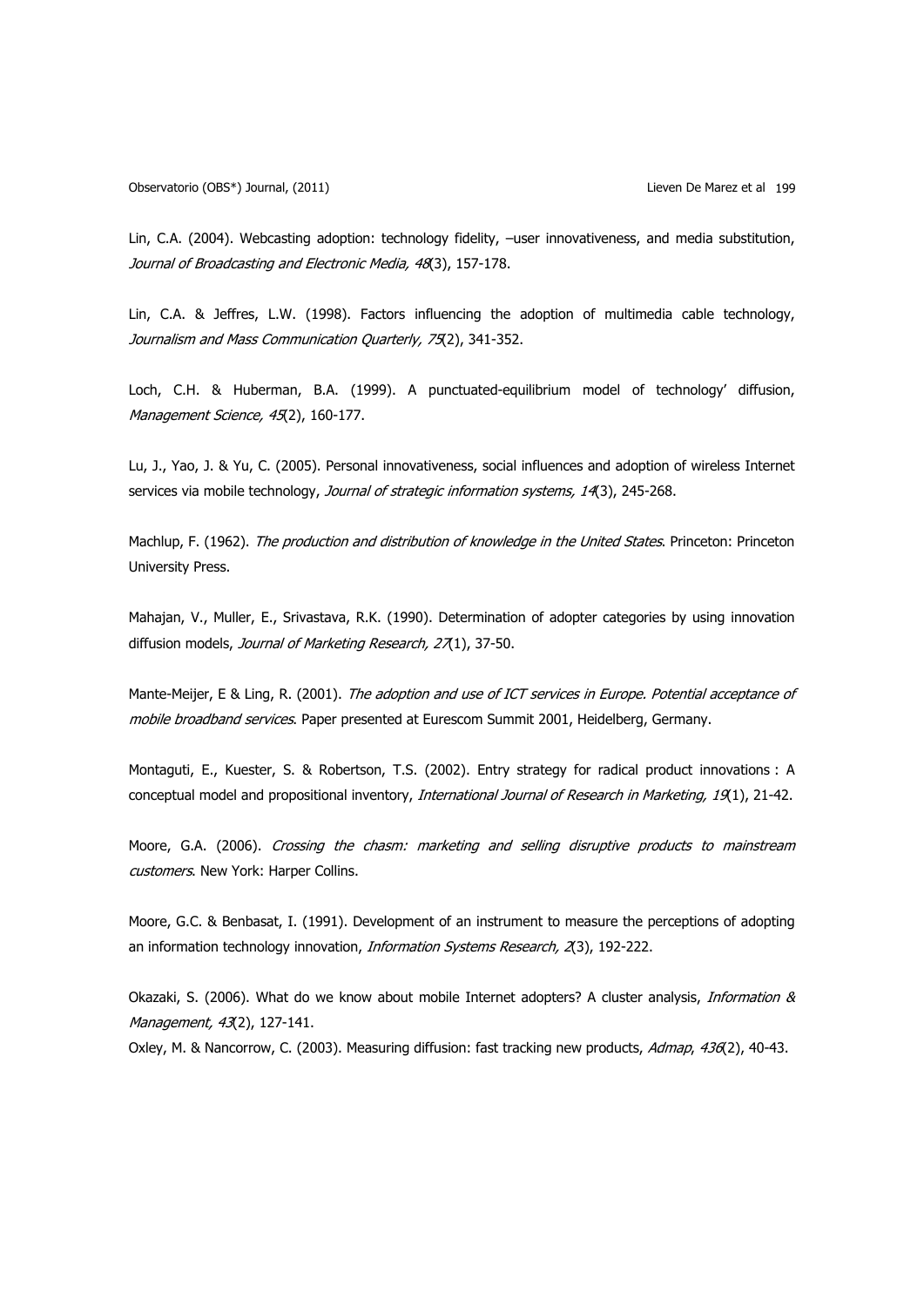Parasuraman, A. & Colby, C.L. (2001). Techno-reading marketing: how and why your customers adopt technology. New York: Free Press.

Peres, R.; Muller, E. & Mahajan, V. (2010). Innovation diffusion and new product growth models: a critical review and research directions, International Journal of Research in Marketing, 27(2), 91-106.

Plouffe, C.R., Vandenbosch, M. & Hulland, J. (2001). Intermediating technologies and multi-group adoption: A comparison of consumer and merchant adoption intentions toward a new electronic payment system, Journal of Product Innovation Management, 18(2), 65-81.

Ricci, A. (2000). Measuring information society, Telematics and Informatics, 17(1-2), 141-167.

Roberts, J.H., Nelson, C.J., & Morrisson, P.D. (2005). A prelaunch diffusion model for evaluating market defense strategies, Marketing Science, 24(1), 150-164.

Robertson, T.S. (1984). Marketing's potential contribution to consumer behaviour research: the case of diffusion theory, Advances in Consumer Research, 11, 484-489.

Roehrich, G. (2004). Consumer Innovativeness. Concepts and measurements, Journal of Business Research, 57(6), 671-677.

Rogers, E.M. (1983). The diffusion of innovations. New York: The Free Press.

Rogers, E.M. (1995). *Diffusion of innovations (* $4<sup>th</sup>$  *ed.)*. New York: The Free Press.

Rogers, E.M. (2003). *Diffusion of innovations (* $5<sup>th</sup>$  *ed.)*. New York: The Free Press.

Shih, C.-F. & Venkatesh, A. (2004). Beyond Adoption: Development and Application of a Use-Diffusion Model, Journal of Marketing, 68(1), 59-72.

Silverstone, R. & Haddon, L. (1996). Design and domestication of information and communication technologies: technical change in everyday life. In: R. Silverstone & R. Mansell (Eds.), Communication by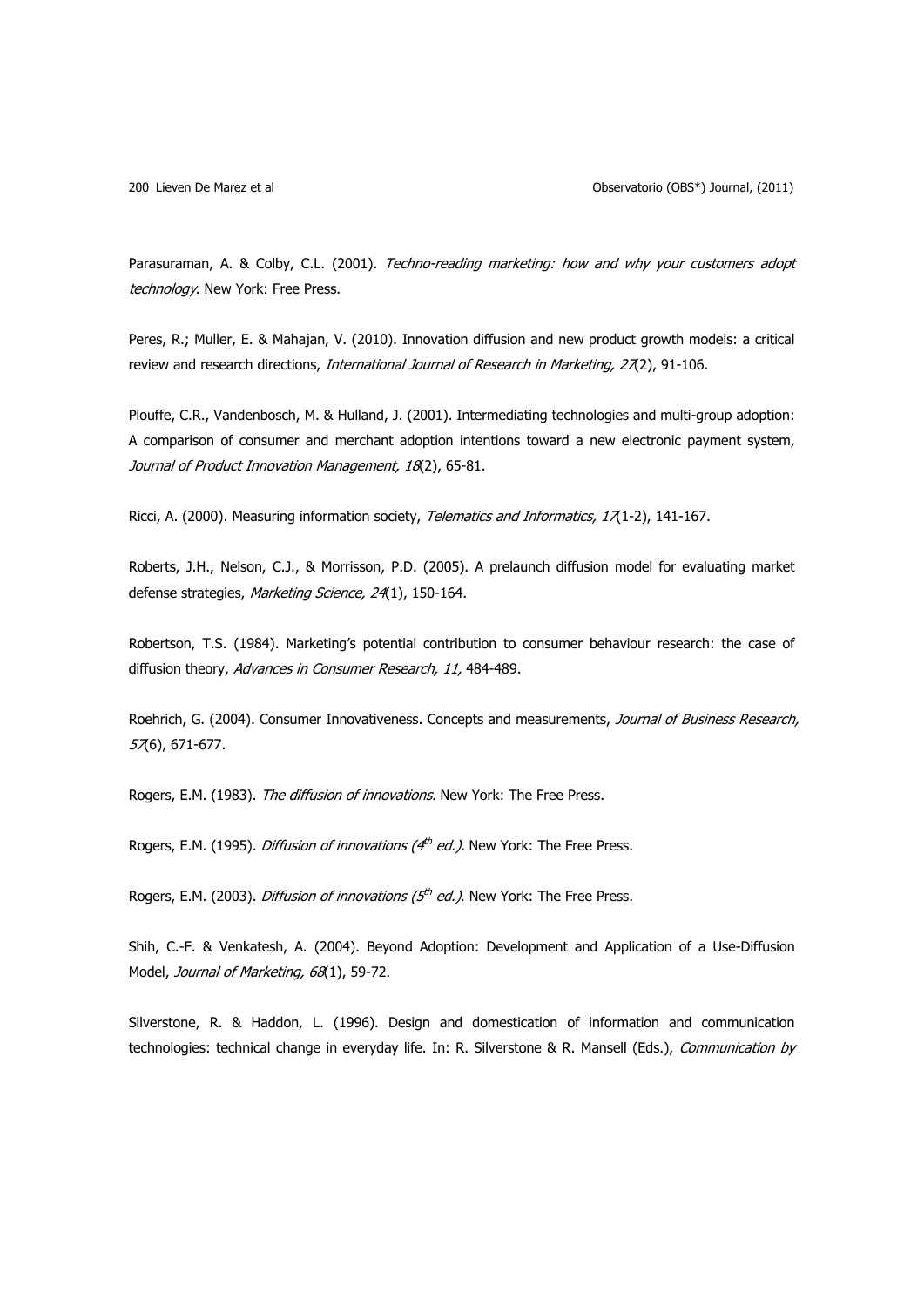design. The politics of information and communication technologies (pp. 44-74). Oxford: Oxford University Press.

Slater, S.F. & Mohr, J. (2006). Successful development and commercialization of technological innovation: insights based on strategy type, Journal of Product Innovation Management, 23(1): 26-33.

Steinfield, C. (1998). Electronic commerce and computer-mediated communication. New directions for research, Trends In Communication, 5, 19-36.

Sutherland, F. (1999). Remote overload: Too much too soon?, Cable and Satellite Europe, 187(6), 46-49.

Tvede, L. & Ohnemus, P. (2001). Marketing Strategies for the new economy. Chichester: John Wiley & Sons.

Van den Bulte, C. & Joshi, Y. (2007). New product diffusion with influentials and imitators, Marketing Science, 26(3), 400-421.

Van Dijk, J. (1999). The network society: social aspects of new media. London: Sage.

Van Riel, A.C.R.; Lemmink, J. & Ouwersloot, H. (2004). High-technology Service Innovation Success: A Decision-Making Perspective, Journal of Product Innovation Management, 21(5), 348-359.

van de Wijngaert, L. & Bouwman, H. (2009). Would you share? Predicting the potential use of a new technology, Telematics and Informatics, 26(1), 85-102.

Venkatesh, V.; Morris, M.G.; Davis, G.B. & Davis, F.D. (2003). User acceptance of information technology: Toward a unified view, MIS Quarterly, 27(3), 425-478.

Verdegem, P. & Verhoest, P. (2009). Profiling the non-user: rethinking policy initiatives stimulating ICT acceptance. Telecommunications Policy, 33(10/11), 642-652.

Veryzer, R.W. (2003). Marketing and the development of innovative new products. In: L.V. Shavinina (ed.), International Handbook on Innovation (pp. 845-855). Oxford: Pergamon, Elsevier.